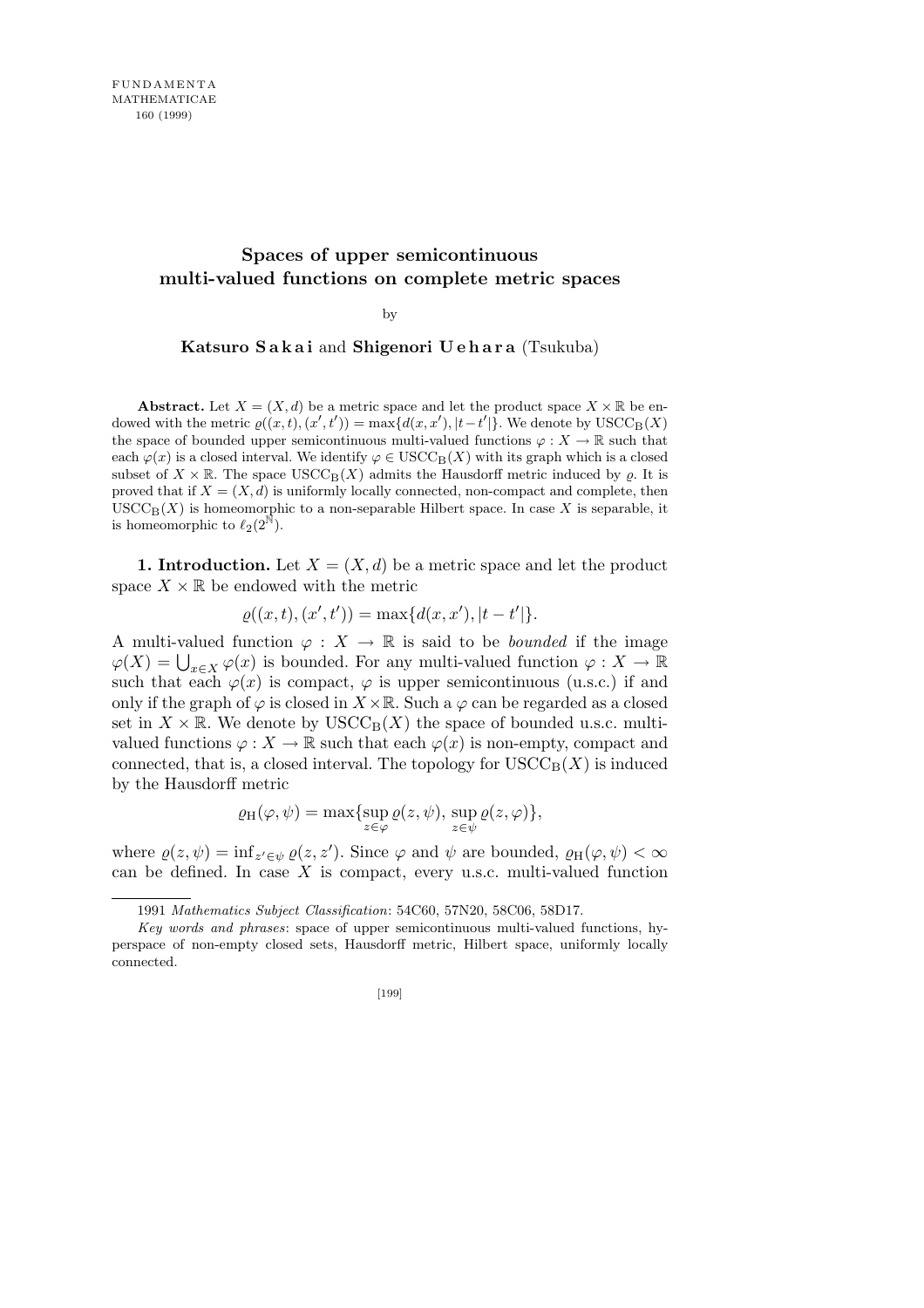$\varphi: X \to \mathbb{R}$  is bounded, so we write  $USCC_B(X) = USC(X)$ . Let

$$
USCC(X, I) = \{ \varphi \in USC_{B}(X) \mid \varphi(X) \subset I \},
$$

where  $I = [0, 1]$ . In case X is non-compact, as will be seen, the topology for  $USCC_{\text{B}}(X)$  (or  $USCC(X, I)$ ) depends on the metric *d*.

Fedorchuk  $[Fe_{1,2}]$  proved that if *X* is infinite, locally connected and compact then  $USCC(X, I)$  is homeomorphic to ( $\approx$ ) the Hilbert cube  $Q =$ [*−*1*,* 1]*<sup>ω</sup>* and USCC(*X*) *≈ Q\ {*0*}* (*≈ Q×*[0*,* 1)) (cf. [SU, Appendix]). In this paper, we consider the case where  $X$  is non-compact but complete. We say that *X* is *uniformly* (or *d-uniformly*) *locally connected* if, for each  $\varepsilon > 0$ , there is  $\delta > 0$  such that each pair of points  $x, x' \in X$  with  $d(x, x') < \delta$  are contained in some connected set in *X* with diameter  $\langle \varepsilon \varepsilon \rangle$ . Let *m* (or  $\ell_{\infty}$ ) be the Banach space of bounded sequences in R with the sup-norm. Note that *m* is non-separable. Indeed,  $m \approx \ell_2(2^N)$  [BP, Ch. VII, Theorem 6.1]. By applying Toruńczyk's characterization of Hilbert spaces  $[T<sub>03</sub>]$  (cf.  $[T<sub>04</sub>]$ ), we prove the following:

MAIN THEOREM. If  $X = (X, d)$  is a uniformly locally connected, non*compact and complete metric space, then*  $USCC(X, I)$  *and*  $USCC_B(X)$  *are homeomorphic to a non-separable Hilbert space. In case X is separable*,

$$
\text{USCC}(X, \mathbf{I}) \approx \text{USCC}_{\text{B}}(X) \approx m \approx \ell_2(2^{\mathbb{N}}).
$$

In the above, the word "uniformly" cannot be removed, that is, the Main Theorem is not valid for a locally connected complete metric space *X* with no isolated points.

EXAMPLE. The following closed subspace X of Euclidean plane  $\mathbb{R}^2$  is *locally path-connected and has no isolated points*, *but* USCC(*X,* **I**) *and*  $USCC<sub>B</sub>(X)$  *are not locally connected, hence they are not ANR's:* 

$$
X = \mathbb{R} \times \{0\} \cup \bigcup_{n \in \mathbb{N}} \{n, n + 2^{-n}\} \times \mathbf{I} \subset \mathbb{R}^2.
$$

P r o o f. We define a map  $f: X \to I$  by

$$
f(s,t) = \begin{cases} 2t & \text{if } s \in \mathbb{N} \text{ and } 0 \le t \le 1/2, \\ 1 & \text{if } s \in \mathbb{N} \text{ and } 1/2 \le t \le 1, \\ 0 & \text{otherwise.} \end{cases}
$$

For each  $\varepsilon > 0$ , choose  $n_0 \in \mathbb{N}$  so that  $2^{-n_0} < \varepsilon$ , and define  $g: X \to \mathbf{I}$  by

$$
g(s,t) = \begin{cases} 0 & \text{if } s = n_0, \\ 2t & \text{if } s = n_0 + 2^{-n_0} \text{ and } 0 \le t \le 1/2, \\ 1 & \text{if } s = n_0 + 2^{-n_0} \text{ and } 1/2 \le t \le 1, \\ f(s,t) & \text{otherwise.} \end{cases}
$$

Then  $\rho_H(f,g) = 2^{-n_0} < \varepsilon$  but g cannot be connected with f by any path in  $USCC_{\text{B}}(X)$  with diameter  $\lt 1/2$ .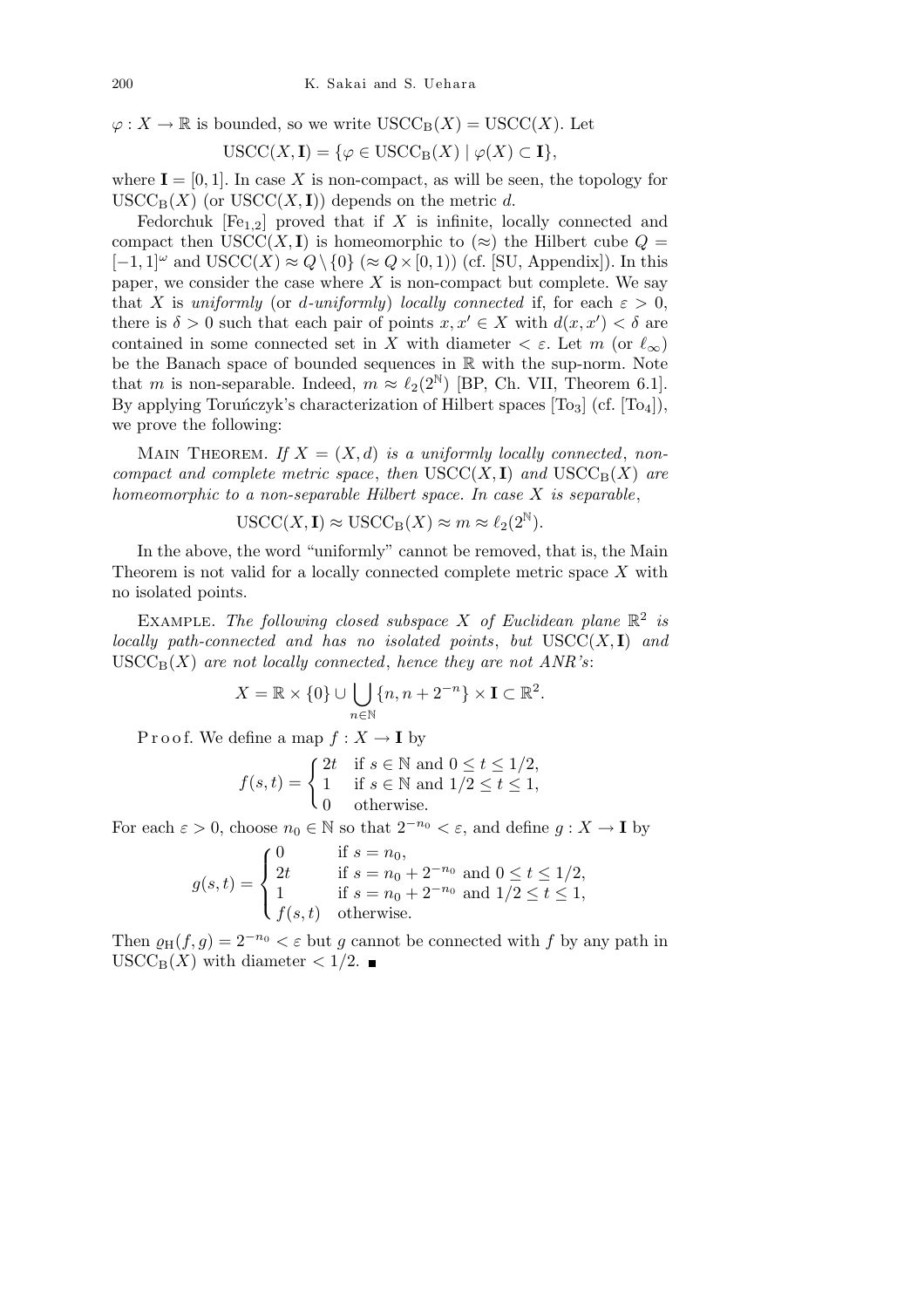In the above,  $X \approx Y = \mathbb{R} \times \{0\} \cup \mathbb{N} \times I \subset \mathbb{R}^2$ , but  $USCC(X, I) \not\approx$  $USCC(Y, I)$  because  $USCC(Y, I) \approx \ell_2(2^{\mathbb{N}})$  by the Main Theorem.

Throughout the paper, the open  $\varepsilon$ -ball in  $X = (X, d)$  centered at  $x \in X$ is denoted by  $B(x,\varepsilon)$  (or  $B_d(X,\varepsilon)$ ) and the closure of  $B(x,\varepsilon)$  in X by  $\overline{B}(x,\varepsilon)$ . On the other hand, to avoid confusion, the *ε*-neighborhood of a subset  $F \subset X$  in *X* is denoted by  $N(F, \varepsilon)$  (or  $N_d(F, \varepsilon)$ ), that is,

$$
N(F,\varepsilon) = \bigcup_{x \in F} B(x,\varepsilon) = \{ y \in X \mid d(y,F) < \varepsilon \} \subset X.
$$

For  $F \subset X \times \mathbb{R}$  and  $A \subset X$ , we define  $F|A = F \cap \text{pr}_X^{-1}(A) = F \cap A \times \mathbb{R}$  and  $F(A) = \text{pr}_{\mathbb{R}}(F|A)$ , where  $\text{pr}_X : X \times \mathbb{R} \to X$  and  $\text{pr}_{\mathbb{R}} : X \times \mathbb{R} \to \mathbb{R}$  are the projections. In case  $A = \{x\}$ , we write  $F|\{x\} = F|x$  and  $F(\{x\}) = F(x)$ .

**1. Relations among**  $C_B(X)$ , USCC<sub>B</sub> $(X)$  and  $2^{X \times \mathbb{R}}$ . For a metric space  $X = (X, d)$ , let  $(2^X)_m$  denote the hyperspace of non-empty bounded closed subsets of *X* with the Hausdorff metric  $d_H$  defined by *d* (cf. [Ku, p. 214]). If *X* is complete, then so is  $(2^X)_m$  [Ku, p. 407]. In case *X* is compact,  $(2^X)_m$  is the hyperspace  $\exp(X)$  of non-empty compact subsets of X. Let  $2^X$  be the totality of non-empty closed subsets of X. When X is unbounded,  $2^X \neq (2^X)_m$  and  $d_H$  is not a metric on the whole  $2^X$  (e.g.,  $X \notin (2^X)_m$  and  $d_H({x}, X) = \infty$  for any  $x \in X$ , but  $d_H$  induces the topology on  $2^X$ . In fact,  $A \in 2^X$  has a neighborhood base consisting of

$$
\{B\in 2^X \mid d_H(A,B)<\varepsilon\} \ (= \{B\in 2^X \mid A\subset N_d(B,\varepsilon),\ B\subset N_d(A,\varepsilon)\}).
$$

The spaces  $USCC(X, I) \subset USC_{B}(X)$  are regarded as subspaces of the hyperspace  $2^{X \times \mathbb{R}}$ . Note that  $USCC(X, I) \not\subset (2^{X \times \mathbb{R}})_{m}$  if X is unbounded, and that  $\rho_H$  is not a metric on  $2^{X \times \mathbb{R}}$  but it is a metric on  $USCC_B(X)$ .

One should remark that a different metric  $d'$  on  $X$  defines not only a different space  $(2^X)_m$  but also a different topology on  $2^X$  even if d' induces the same topology of  $X$  as  $d$ . However, if  $d'$  is uniformly equivalent to  $d$ , then  $d'_{\text{H}}$  induces the same topology on  $2^X$  as  $d_{\text{H}}$ . Let  $d^*$  be the bounded metric on *X* defined by  $d^*(x, y) = \min\{1, d(x, y)\}\$ . Note that every closed subset on *X* is bounded with respect to  $d^*$ . Since  $d^*$ <sub>H</sub> is a metric on the whole  $2^X$ , the space  $2^X$  is metrizable. Moreover, if *d* is complete, then so is  $d^*$ , hence  $d_H^*$  is also complete (cf. [Ku, p. 407]).

The following is elementary, but we give a proof for completeness.

1.1. LEMMA. Let  $\varphi \in \text{USCC}_{\text{B}}(X)$  and  $A \subset X$ . If A is connected, then *so is the image*  $\varphi(A)$ *.* 

Proof. Assume that  $\varphi(A)$  is disconnected. Then there is  $t \in \mathbb{R} \setminus \varphi(A)$ such that  $(-\infty, t) \cap \varphi(A) \neq \emptyset$  and  $(t, \infty) \cap \varphi(A) \neq \emptyset$ , whence  $\varphi(x) \subset (-\infty, t)$ or  $\varphi(x) \subset (t, \infty)$  for each  $x \in A$  because of the connectedness of  $\varphi(x)$ . Let  $U = \{x \in X \mid \varphi(x) \subset (-\infty, t)\}\$ and  $V = \{x \in X \mid \varphi(x) \subset (t, \infty)\}\$ . Then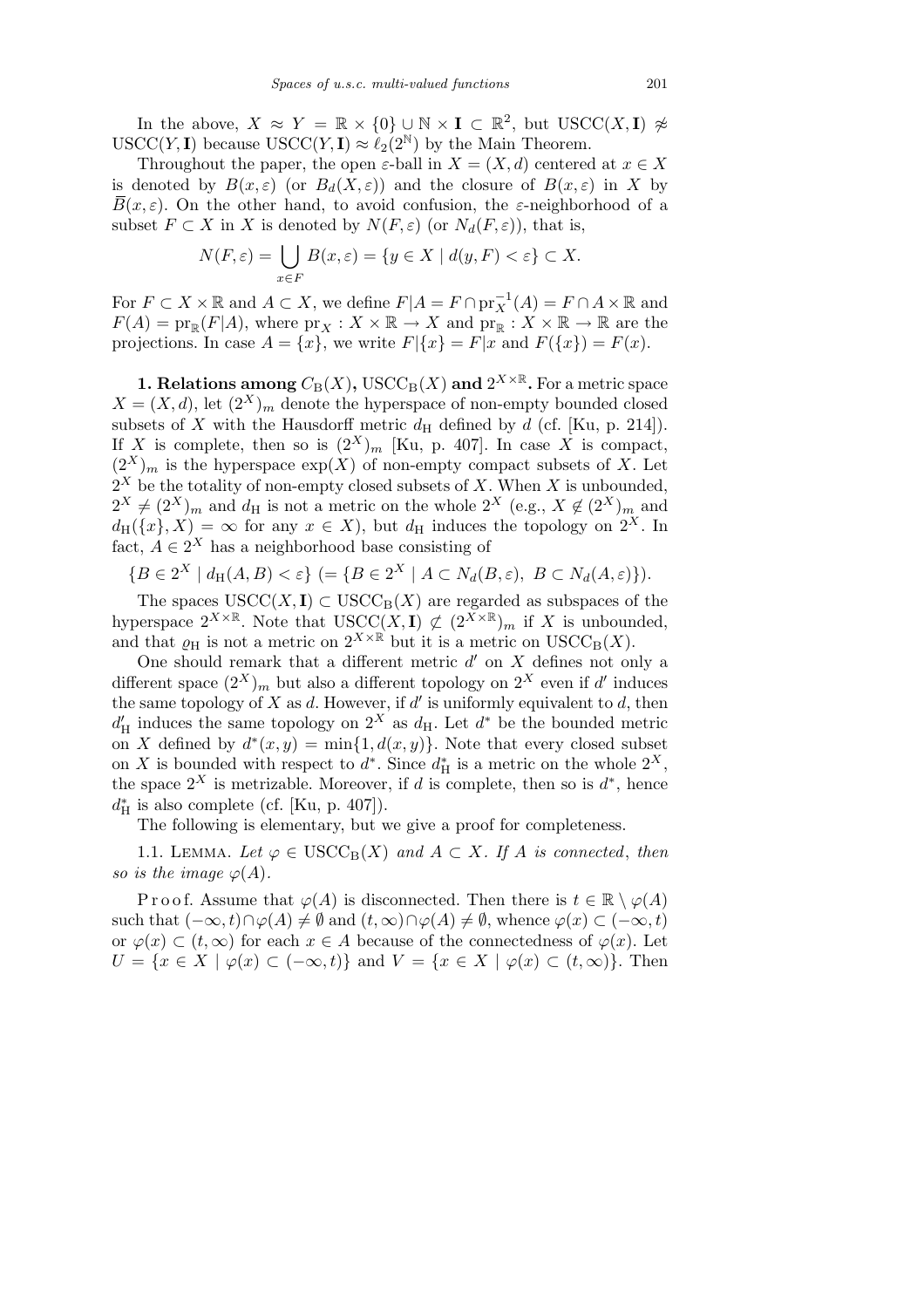$U \cap V = \emptyset$ ,  $A \subset U \cap V$ ,  $A \cap U \neq \emptyset$  and  $A \cap V \neq \emptyset$ . Since  $\varphi$  is u.s.c., these *U* and *V* are open sets in *X*. This contradicts the connectedness of *A*. Hence  $\varphi(A)$  is connected. ■

Without any completeness condition, the following can be proved (cf.  $[FK, Theorem 3.3(a)]$ .

1.2. PROPOSITION. If X is locally connected, then  $USCC_B(X)$  is closed *in*  $2^{X \times \mathbb{R}}$ *, hence* USCC(*X,* **I**) *is closed in*  $2^{X \times \mathbf{I}}$ *.* 

Proof. Let  $\varphi \in \text{cl}_{2^{X\times\mathbb{R}}} \text{USCC}_{\text{B}}(X)$ . Then, as is easily observed,  $\varphi \subset$  $X \times [-a, a]$  for some  $a > 0$ . If  $\varphi(x) = \emptyset$  (i.e.,  $\varphi \cap \{x\} \times \mathbb{R} = \emptyset$ ), then  $B(x, \varepsilon) \times \mathbb{R} \cap \varphi = \emptyset$  for some  $\varepsilon > 0$ . For any  $\psi \in \text{USCC}_{\text{B}}(X)$ , since  $\psi(x) \neq \emptyset$ , we have  $\varrho_H(\psi, \varphi) \geq \varepsilon$ , which is a contradiction. Therefore,  $\varphi(x) \neq \emptyset$  for every  $x \in X$ . Since  $\varphi$  is closed in  $X \times \mathbb{R}$ , it follows that  $\varphi : X \to \mathbb{R}$  is u.s.c. We show that each  $\varphi(x)$  is connected, which implies that  $\varphi \in \text{USCC}_{\text{B}}(X)$ .

Assume that some  $\varphi(x_0)$  is not connected. Then we can find some  $t_1$  <  $t_0 < t_2$  such that  $t_1, t_2 \in \varphi(x_0)$  and  $t_0 \notin \varphi(x_0)$ . Choose  $\varepsilon > 0$  so that

$$
B(x_0, 2\varepsilon) \times (t_0 - \varepsilon, t_0 + \varepsilon) \cap \varphi = \emptyset,
$$

whence  $\rho((x, t_0), \varphi) \geq \varepsilon$  for each  $x \in B(x_0, \varepsilon)$ . Since X is locally connected, *x*<sub>0</sub> has a connected neighborhood  $U \subset B(x_0, \varepsilon)$ . Then *U* contains some  $B(x_0, \delta) \subset U$ , whence  $\delta \leq \varepsilon$ . For each  $\psi \in \text{USCC}_{\text{B}}(X)$  with  $\varrho_{\text{H}}(\psi, \varphi) < \delta$ , we have some  $(x_i, s_i) \in \psi$ ,  $i = 1, 2$ , such that  $d(x_i, x_0) < \delta$  and  $|t_i - s_i|$ *δ*, whence  $x_1, x_2 \text{ ∈ } U$ ,  $s_1 < t_0$  and  $s_2 > t_0$ . Since  $ψ(U)$  is connected by Lemma 1.1, it follows that  $t_0 \in [s_1, s_2] \subset \psi(U)$ , that is,  $t_0 = \psi(x)$  for some  $x \in U \subset B(x_0, \varepsilon)$ . Then  $\varrho_H(\psi, \varphi) \geq \varrho((x, t_0), \varphi) \geq \varepsilon$ , which is a contradiction. Therefore, every  $\varphi(x)$  is connected. Thus  $\varphi \in \text{USCC}_{\text{B}}(X)$ .

By the remark at the beginning of this section, the statement below easily follows from Proposition 1.2.

1.3. COROLLARY. *If*  $X$  *is complete and locally connected, then*  $USCC<sub>B</sub>(X)$ *is complete, hence so is*  $USCC(X, I)$ *.* 

Let  $C_{\text{B}}(X)$  be the Banach space of bounded continuous real-valued functions on *X* with the sup-norm  $({}^1)$ . Let  $C(X, I) = \{f \in C_B(X) \mid f(X) \subset I\}$ . In case *X* is compact, every continuous real-valued function on *X* is bounded, and therefore we write  $C_B(X) = C(X)$ . For a compact space X, Fedorchuk [Fe1*,*2] proved that if *X* is locally connected and has no isolated points then  $C(X)$  and  $C(X, I)$  are dense in USCC(*X*) and USCC(*X*, *I*), respectively. This was generalized in [FK] to non-compact spaces with some completeness condition. Here we give a proof without local connectedness or any completeness condition.

 $(1)$  As in [FK, Remark 3.6], although  $C_B(X) \subset \text{USCC}_B(X)$ , the Banach space  $C_B(X)$ is not a subspace of  $USCC_B(X)$  in case X is non-compact.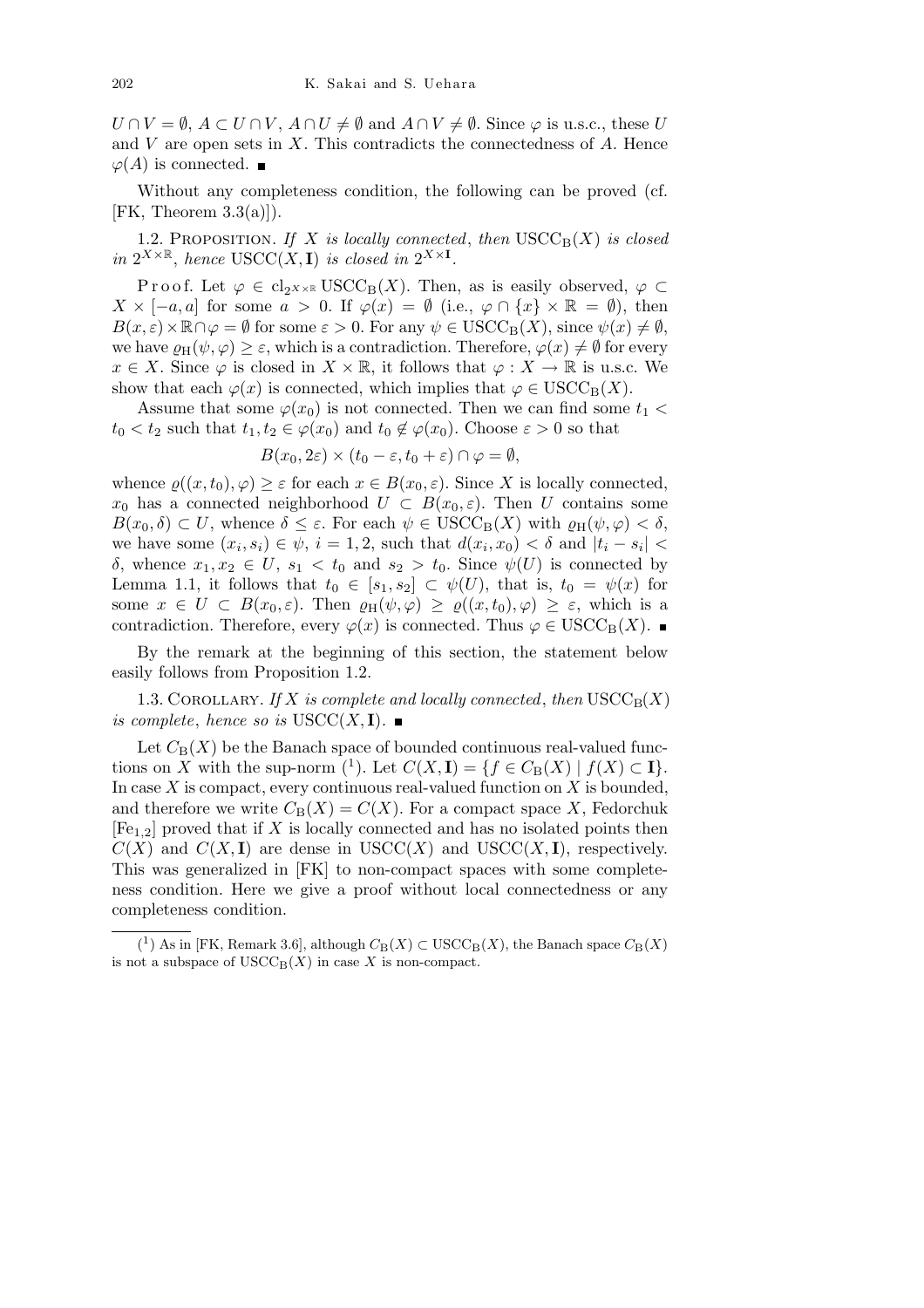1.4. LEMMA. For each  $\varphi \in \text{USCC}(X, \mathbf{I})$  and  $\varepsilon > 0$ , there exists a lower *semicontinuous* (*l.s.c.*) *multi-valued function*  $\varphi_{\varepsilon}: X \to \mathbf{I}$  *such that each*  $\varphi_{\varepsilon}(x)$  *is a closed interval,*  $\varphi \subset \varphi_{\varepsilon}$  *and*  $\varrho_{\mathrm{H}}(\varphi, \mathrm{cl}_{X \times I} \varphi_{\varepsilon}) \leq \varepsilon$ *.* 

P r o o f. For each  $x \in X$ , let

$$
V_x = (\min \varphi(x) - \varepsilon, \max \varphi(x) + \varepsilon) \cap \mathbf{I}.
$$

Since  $\varphi$  is u.s.c., we can choose  $\delta_x > 0$  so that  $\delta_x \leq \varepsilon$  and  $\varphi(x') \subset V_x$ if  $x' \in B(x, \delta_x)$  (i.e.,  $d(x, x') < \delta_x$ ). Let  $\psi : X \to \mathbf{I}$  be the multi-valued function defined by

$$
\psi(x) = \bigcup \{ V_y \mid d(x, y) < \delta_y \} \quad \text{for each } x \in X.
$$

We define the multi-valued function  $\varphi_{\varepsilon}: X \to \mathbf{I}$  by  $\varphi_{\varepsilon}(x) = \mathrm{cl}_{\mathbf{I}} \psi(x)$ . Then  $\varphi \subset \psi \subset \varphi_{\varepsilon}$ . As is easily observed,  $\varrho_{\text{H}}(\varphi, \text{cl}_{X \times I} \psi) \leq \varepsilon$ . Since  $\text{cl}_{X \times I} \varphi_{\varepsilon} =$  $cl_{X\times I}\psi$ , we have  $\varrho_H(\varphi, cl_{X\times I}\varphi_{\varepsilon}) \leq \varepsilon$ . If  $d(x, y) < \delta_y$  then  $\varphi(x) \subset V_y$ . Since  $\varphi(x)$  and  $V_y$  are connected, each  $\psi(x)$  is connected, hence so is  $\varphi_{\varepsilon}(x)$ .

To see that  $\varphi_{\varepsilon}$  is l.s.c., let *V* be an open set in **I** and  $x \in X$  such that  $\varphi_{\varepsilon}(x) \cap V \neq \emptyset$ . Then we have  $t \in \psi(x) \cap V$ . By the definition of  $\psi$ , we can find  $y \in X$  such that  $d(x, y) < \delta_y$  and  $t \in V_y$ . If  $d(x, x') < \delta_y - d(x, y)$  then  $d(x', y) < \delta_y$ , hence  $V_y \subset \psi(x') \subset \varphi_{\varepsilon}(x')$  by the definition. Thus we have  $t \in \varphi_{\varepsilon}(x') \cap V$ . Therefore,  $\varphi_{\varepsilon}: X \to \mathbf{I}$  is l.s.c.

REMARK. In the above,  $\varphi_{\varepsilon} \neq cl_{X \times I} \psi$ . For example, let  $\varphi = I \times \{0\} \cup$  $[1/2, 1] \times I \in \text{USCC}(\mathbf{I}, \mathbf{I})$  and  $\varepsilon = 1/2$ . Then  $V_x = [0, 1/2)$  for  $x < 1/2$  and  $V_x = \mathbf{I}$  for  $x \geq 1/2$ . Define  $\psi$  as above by using

$$
\delta_x = \begin{cases} 1/2 - x & \text{if } x < 1/2, \\ 1/2 & \text{if } x \ge 1/2. \end{cases}
$$

Observe that  $d(0, y) < \delta_y$  implies  $y < 1/2$ , and that  $d(x, 1/2) < \delta_{1/2} = 1/2$ for  $x \neq 0, 1$ . Therefore,  $\psi = \{0\} \times [0, 1/2) \cup (0, 1] \times I = I^2 \setminus \{0\} \times [1/2, 1],$ hence  $cl_{X\times I}\psi = I^2$ . On the other hand,  $\varphi_{1/2} = \{0\} \times [0, 1/2] \cup (0, 1] \times I$ because  $\varphi_{1/2}(x) = \text{cl}_{\mathbf{I}} \psi(x)$  for each  $x \in \mathbf{I}$ .

1.5. Theorem. *The following conditions are equivalent for any metric space*  $X = (X, d)$ :

- (a)  $C(X, I)$  *is dense in*  $USCC(X, I)$ ;
- (b)  $C_B(X)$  *is dense in* USCC<sub>B</sub> $(X)$ ;
- (c) *X has no isolated points.*

Proof. (a) $\Rightarrow$ (b). This follows from the fact that each  $\varphi \in \text{USCC}_{\text{B}}(X)$ is contained in some  $USCC_B(X, [-a, a])$ .

(b)⇒(c). When *X* has an isolated point  $x_0$ , let  $\varphi = X \times \{0\} \cup \{x_0\} \times \mathbf{I} \in$  $USCC<sub>B</sub>(X)$ . Then, as is easily observed,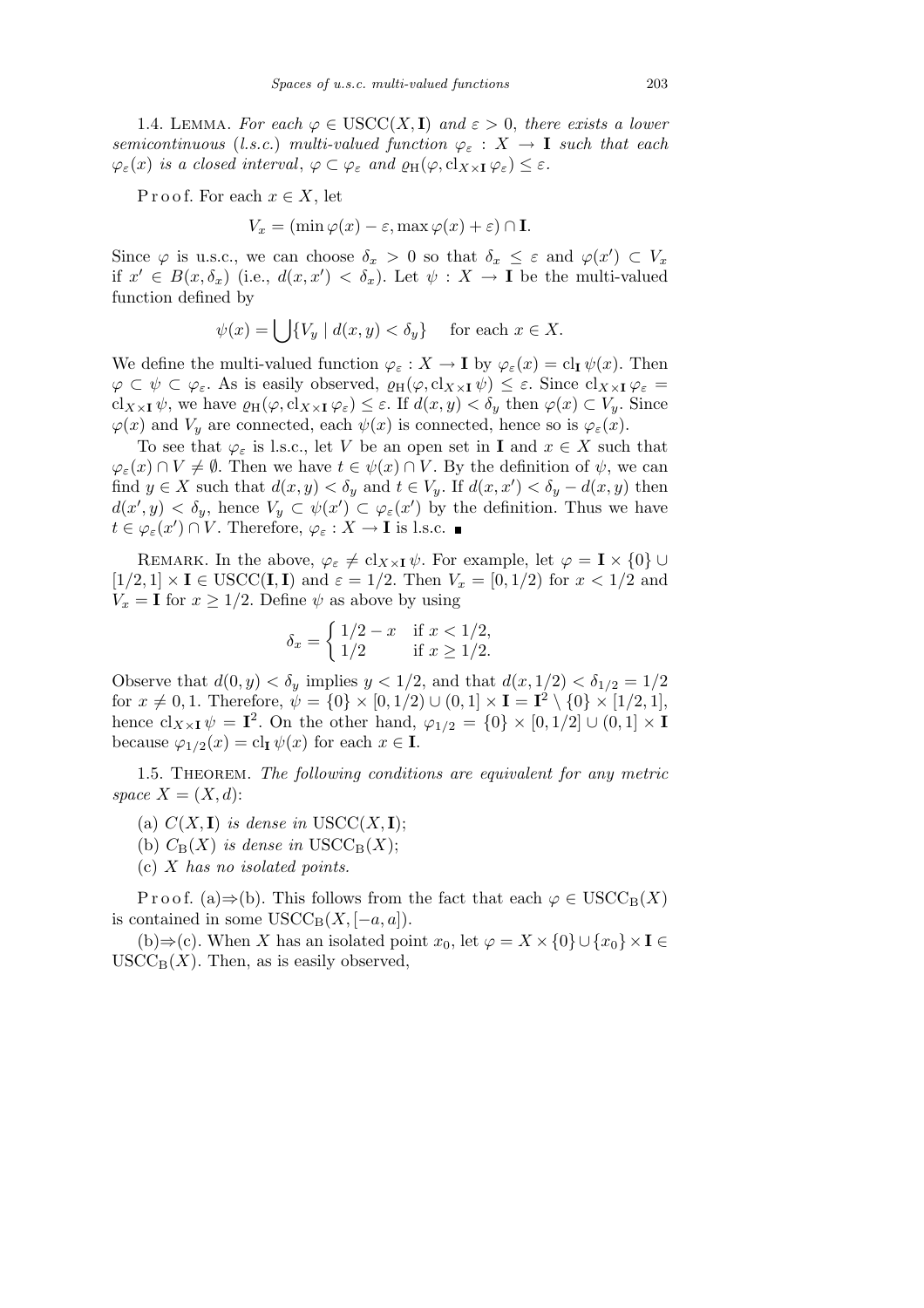$\varrho_{\text{H}}(\varphi, f) \ge \min\{1/2, d(x_0, X \setminus \{x_0\})\} > 0$  for any  $f \in C_{\text{B}}(X)$ ,

which implies that  $C_B(X)$  is not dense in  $USCC_B(X)$ .

(c)*⇒*(a). For each *ϕ ∈* USCC(*X,* **I**) and *ε >* 0, let *ϕ<sup>ε</sup>* : *X →* **I** be the l.s.c. multi-valued function obtained by Lemma 1.4. Choose a discrete closed subset *D* of  $\varphi$  so that  $\varrho((x,t), D) < \varepsilon/2$  for any  $(x,t) \in \varphi$ , whence  $\varrho_H(\varphi, D) < \varepsilon/2$ . Note that  $\mathrm{pr}_X|D$  is finite-to-one and  $\mathrm{pr}_X(D)$  is discrete in *X*. Since  $\varphi_{\varepsilon}$  is l.s.c. and *X* has no isolated points, for each  $(x, t) \in \varphi_{\varepsilon}$  there are infinitely many  $y \in X$  such that

$$
d(x, y) < \varepsilon/2
$$
 and  $\varphi_{\varepsilon}(y) \cap (t - \varepsilon/2, t + \varepsilon/2) \neq \emptyset$ .

Then we can construct a discrete closed subset *f* of  $\varphi_{\varepsilon}$  such that  $\text{pr}_X$ *|f* is injective and  $\varrho_H(D, f) < \varepsilon/2$ , hence  $\varrho_H(\varphi, f) < \varepsilon$ . Then  $A = \text{pr}_X(f)$  is discrete in *X* and  $f : A \to \mathbf{I}$  is a map  $\binom{2}{2}$  which is a selection for  $\varphi_{\varepsilon} | A$  (i.e.,  $f(x) \in \varphi_{\varepsilon}(x)$  for each  $x \in A$ ). By Michael's Selection Theorem [Mi], we can extend *f* to  $\widetilde{f} \in C(X, \mathbf{I})$  which is a selection for  $\varphi_{\varepsilon}$ . For any  $(x, t) \in \varphi$ , we have  $\varrho((x,t), \tilde{f}) \leq \varrho((x,t), f) \leq \varrho_H(\varphi, f) < \varepsilon$ . Since  $\tilde{f} \subset cl_{X \times \mathbf{I}} \varphi_{\varepsilon}$  and  $\varrho_H(\varphi, \operatorname{cl}_{X \times \mathbf{I}} \varphi_\varepsilon) \leq \varepsilon$ , it follows that  $\varrho((x, t), \varphi) \leq \varepsilon$  for any  $(x, t) \in \tilde{f}$ . Thus  $\varrho_{\text{H}}(f, \varphi) \leq \varepsilon$ . Consequently,  $\varphi \in \text{cl}_{2^{X \times \text{I}}} C(X, \mathbf{I})$ .

Combining Theorem 1.5 with Proposition 1.2, we have the following corollary:

1.6. COROLLARY. For any locally connected metric space X with no iso*lated points*,  $USCC<sub>B</sub>(X)$  (*resp.*  $USCC(X, I)$ *) is the closure of*  $C<sub>B</sub>(X)$  (*resp.*  $C(X, I)$  *in*  $2^{X \times \mathbb{R}}$  (*resp.*  $2^{X \times I}$ )*.* 

One should notice that no completeness is assumed above (cf. [FK, Theorem  $3.3(a)$ .

**2. The AR-property of**  $USCC<sub>B</sub>(X)$  and  $USCC(X, I)$ . In this section, using Borges' characterization of AR's in [Bo], we prove that  $USCC_B(X)$ and USCC(*X*, **I**) are AR's if  $X = (X, d)$  is uniformly locally connected.

Now, we define a new metric  $d_c$  on  $X$  as follows:

$$
d_{\mathbf{c}}(x, x') = \begin{cases} \inf \{ \operatorname{diam}_{d} C \mid C \in \mathcal{C}(x, x') \} & \text{if } \mathcal{C}(x, x') \neq \emptyset, \\ 1 & \text{otherwise,} \end{cases}
$$

where

$$
\mathcal{C}(x, x') = \{ C \subset X \mid C \text{ is connected, } x, x' \in C \text{ and } \text{diam } C < 1 \}.
$$

As is easily observed, if  $X$  is uniformly locally connected, then  $d_c$  is uniformly equivalent to *d*, hence  $d_c$  induces the same topology on  $2^{X \times \mathbb{R}}$  as *d*. Then, by replacing *d* with *d*c, we can assume that

<sup>(</sup> 2 ) Recall that a map is identified with its graph.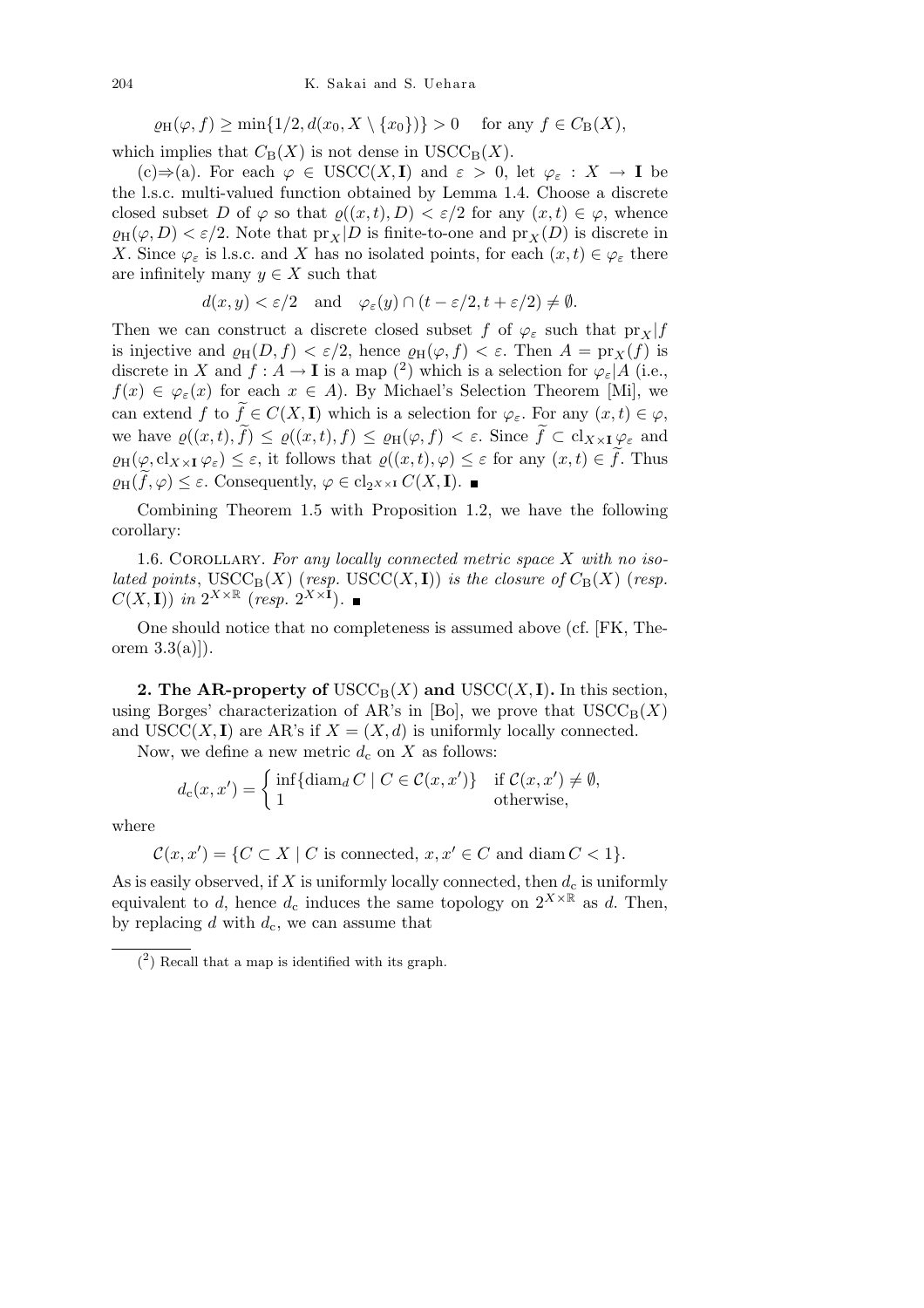(\*) each pair of points  $x, x' \in X$  with  $d(x, x') < \varepsilon < 1$  are contained in a connected set *C* in *X* with diam  $C < \varepsilon$ .

2.1. Lemma. *Condition* (*∗*) *implies the following condition*:

( $\sharp$ )  $N_o(\varphi, \varepsilon)(x)$  *is connected for each*  $\varphi \in \text{USCC}_{\text{B}}(X), 0 < \varepsilon < 1$  *and x ∈ X.*

Proof. Let  $t_1, t_2 \in N_\varrho(\varphi, \varepsilon)(x)$  and  $t_1 < t < t_2$ . Then there are  $x_1, x_2 \in$ X and  $s_i \in \varphi(x_i)$   $(i = 1, 2)$  such that  $d(x_i, x) < \varepsilon$  and  $|s_i - t_i| < \varepsilon$ . Let

$$
s = \frac{t_2 - t}{t_2 - t_1} s_1 + \frac{t - t_1}{t_2 - t_1} s_2.
$$

By  $(*)$ , *X* has connected subsets  $C_1$  and  $C_2$  such that  $x_i, x \in C_i$  and diam  $C_i$  $\langle \epsilon \rangle \in \mathcal{E}$ . Since  $C = C_1 \cup C_2$  is connected,  $s \in \varphi(x_0)$  for some  $x_0 \in C$  by Lemma 1.1. Then  $d(x_0, x) < \varepsilon$ . Observe that

$$
t = \frac{t_2 - t}{t_2 - t_1}t_1 + \frac{t - t_1}{t_2 - t_1}t_2.
$$

It then follows that

$$
|s-t|\leq \frac{t_2-t}{t_2-t_1}|s_1-t_1|+\frac{t-t_1}{t_2-t_1}|s_2-t_2|<\varepsilon.
$$

So  $(x, t) \in N_o(\varphi, \varepsilon)$ , i.e.,  $t \in N_o(\varphi, \varepsilon)(x)$ . Thus,  $N_o(\varphi, \varepsilon)(x)$  is connected.

We denote by  $\Delta^{n-1}$  the standard  $(n-1)$ -simplex in  $\mathbb{R}^n$ , that is,

$$
\Delta^{n-1} = \Big\{ (t_1, \ldots, t_n) \in \mathbb{R}^n \; \Big| \; t_i \geq 0, \; \sum_{i=1}^n t_i = 1 \Big\}.
$$

A space *Y* is called *hyper-connected* if there are functions  $h_n: Y^n \times \Delta^{n-1} \to$ *Y* ( $n \in \mathbb{N}$ ) which satisfy the following conditions:

(i) if 
$$
t_i = 0
$$
 then  
\n
$$
h_n(y_1, \dots, y_n; t_1, \dots, t_n)
$$
\n
$$
= h_{n-1}(y_1, \dots, y_{i-1}, y_{i+1}, \dots, y_n; t_1, \dots, t_{i-1}, t_{i+1}, \dots, t_n);
$$

- $(i)$   $\Delta^{n-1}$  ∋  $(t_1, \ldots, t_n)$   $\mapsto h_n(y_1, \ldots, y_n; t_1, \ldots, t_n)$   $\in Y$  is continuous for each  $(y_1, \ldots, y_n) \in Y^n$ ;
- (iii) each neighborhood *U* of  $y \in Y$  contains a neighborhood *V* of *y* such that  $h_n(V^n \times \Delta^{n-1}) \subset U$  for every  $n \in \mathbb{N}$ .

Notice that  $h_n$  need not be continuous. It was proved by C. R. Borges [Bo] that a metrizable space X is an AR if and only if X is hyper-connected  $(3)$ . We apply this characterization to prove the following:

 $(3)$  R. Cauty [Ca] introduced a local hyper-connectedness different from the one of [Bo] and showed that a metrizable space *X* is an ANR if and only if *X* is locally hyperconnected. The results of [Bo] and [Ca] hold for stratifiable spaces.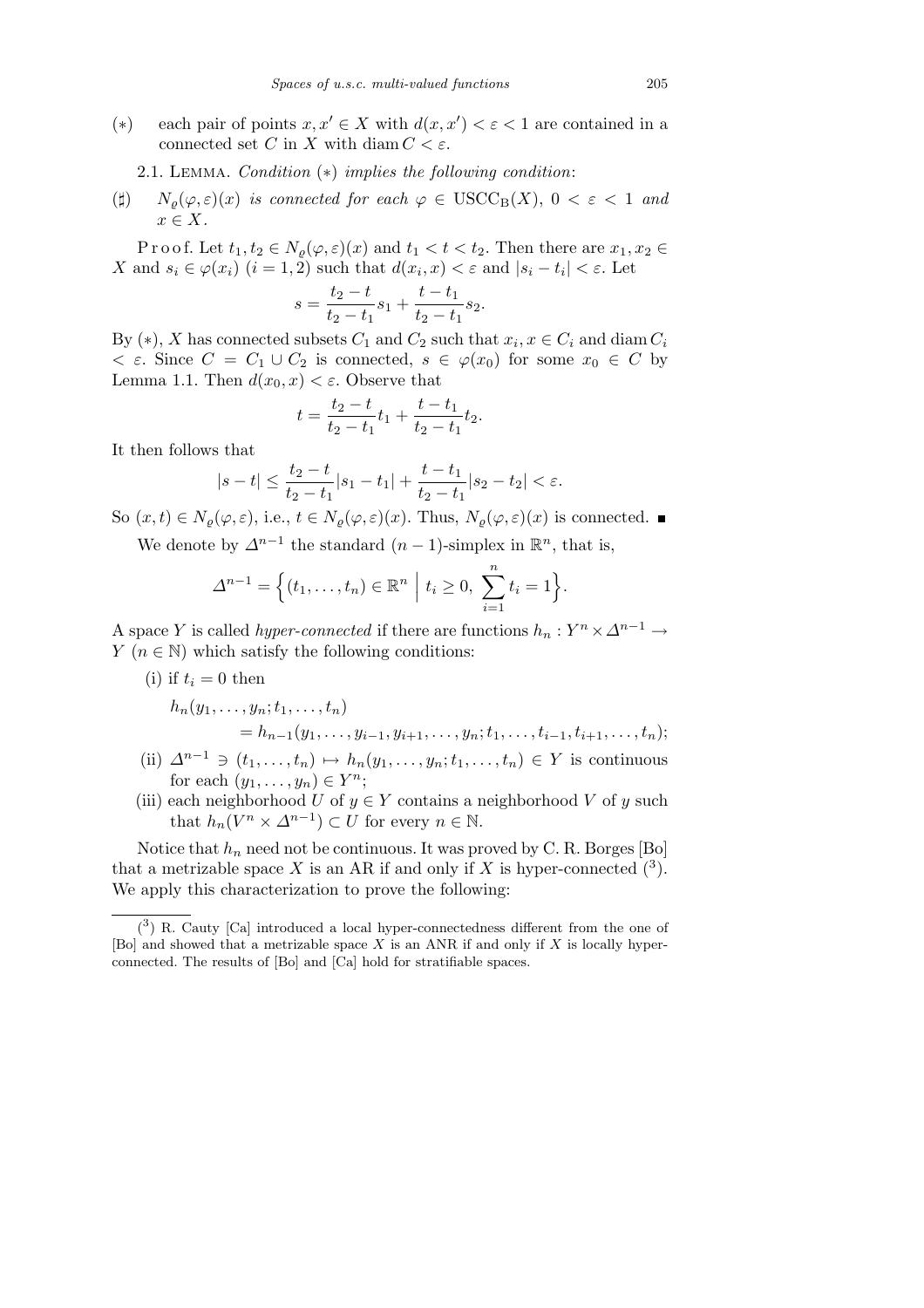2.2. THEOREM. For any uniformly locally connected metric space  $X =$  $(X, d)$ , USCC<sub>B</sub> $(X)$  *and* USCC $(X, I)$  *are AR's.* 

P r o o f. Since  $USCC(X, I)$  is a retract of  $USCC_B(X)$ , it suffices to show that  $USCC_B(X)$  is an AR.

By replacing the metric *d* with  $d_c$ , we can assume condition  $(*)$ . Each point of  $\Delta^{n-1} \setminus \{b_{n-1}\}\$ can be uniquely represented as follows:

$$
(1-t)b_{n-1} + z, z \in \partial \Delta^{n-1}, \quad 0 < t \le 1,
$$

where  $b_{n-1}$  is the barycenter of  $\Delta^{n-1}$  and  $\partial \Delta^{n-1}$  is the boundary of  $\Delta^{n-1}$ . We inductively define

$$
h_n: \text{USCC}_B(X)^n \times \Delta^{n-1} \to \text{USCC}_B(X) \quad (n \in \mathbb{N}).
$$

First, let  $h_1(\varphi, 1) = \varphi$  for every  $\varphi \in \text{USCC}_{\text{B}}(X)$ . Assume that  $h_1, \ldots, h_{n-1}$ have been defined, and define  $h_n$  as follows:

$$
h_n(\varphi_1,\ldots,\varphi_n; b_{n-1})(x) = \Big[\min \bigcup_{i=1}^n \varphi_i(x), \max \bigcup_{i=1}^n \varphi_i(x)\Big]
$$

and, for  $z \in \partial \Delta^{n-1}$  and  $0 < t \leq 1$ ,

$$
h_n(\varphi_1,\ldots,\varphi_n;(1-t)b_{n-1}+tz)(x)
$$
  
=  $(1-t)h_n(\varphi_1,\ldots,\varphi_n;b_{n-1})(x)+th_n(\varphi_1,\ldots,\varphi_n;z)(x),$ 

where  $h_n(\varphi_1,\ldots,\varphi_n;z)$  is defined by condition (i). Then conditions (i) and (ii) are clearly satisfied. We show that

$$
h_n(B_{\varrho_H}(\varphi,\varepsilon)^n \times \varDelta^{n-1}) \subset B_{\varrho_H}(\varphi,\varepsilon)
$$

for each  $\varphi \in \text{USCC}_{B}(X)$  and  $0 < \varepsilon < 1$ . For  $\varphi_1, \ldots, \varphi_n \in B_{\varrho_H}(\varphi, \varepsilon)$  and  $z \in \Delta^{n-1}$ , since  $\varphi_1, \ldots, \varphi_n \subset N_\varrho(\varphi, \varepsilon)$ , it follows from Lemma 2.1 and the definition of *h<sup>n</sup>* that

$$
h_n(\varphi_1,\ldots,\varphi_n;z)\subset h_n(\varphi_1,\ldots,\varphi_n;b_{n-1})\subset N_{\varrho}(\varphi,\varepsilon).
$$

On the other hand, since  $h_n(\varphi_1, \ldots, \varphi_n; z)$  contains some  $\varphi_i$  and since  $\varphi \subset$  $N_{\varrho}(\varphi_i, \varepsilon)$ , we have  $\varphi \subset N_{\varrho}(h_n(\varphi_1, \ldots, \varphi_n; z), \varepsilon)$ . Therefore,

 $\varrho_H(h_n(\varphi_1, \ldots, \varphi_n; z), \varphi) < \varepsilon$  (i.e.,  $h_n(\varphi_1, \ldots, \varphi_n; z) \in B_{\varrho_H}(\varphi, \varepsilon)$ ).

Thus (iii) also holds. Consequently,  $USCC_B(X)$  is hyper-connected, hence it is an AR.  $\blacksquare$ 

**3. Proof of Main Theorem.** We use the following variant of Torunczyk's characterization of Hilbert space  $[T<sub>03</sub>]$  (cf.  $[T<sub>04</sub>]$ ):

3.1. LEMMA. Let A be a discrete space and  $H = (H, d)$  a complete AR *with weight*  $w(H) = \text{card } A$ *. Then*  $H \approx \ell_2(A)$  *if and only if the following condition is satisfied*: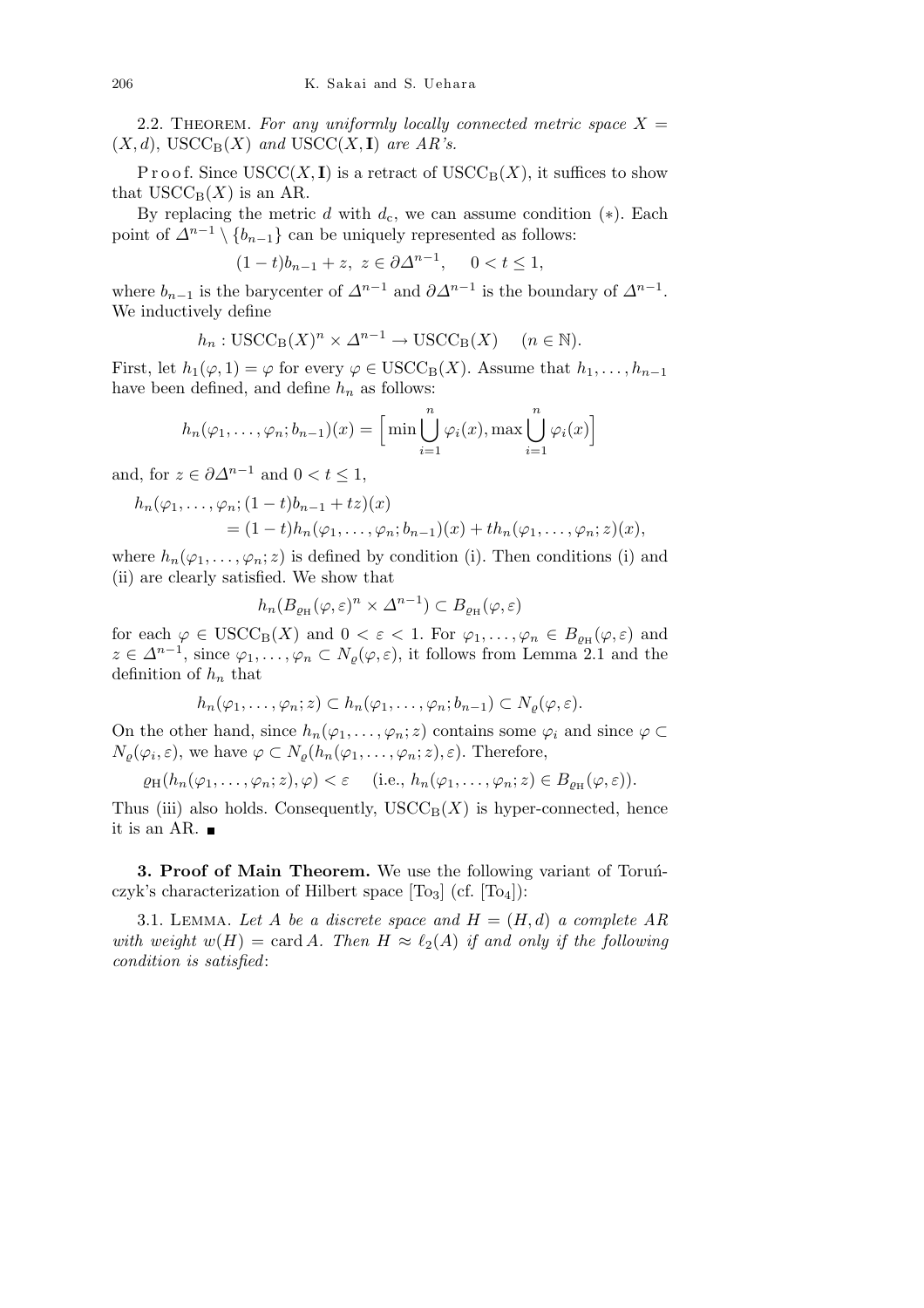(*∗∗*) *for any open cover U of H*, *there exists a map f* : *H × A → H such that*  ${f_a(H) \mid a \in A}$  *is discrete in H and each*  $f_a$  *is U-close to* id,

*where*  $f_a: H \to H$  *is defined by*  $f_a(x) = f(x, a)$ *.* 

P r o o f. Obviously,  $(**)$  implies conditions  $(*1)$  and  $(*2)$  in [To<sub>3</sub>, Theorem 3.1 (cf.  $[T<sub>04</sub>]$ ), hence we have the "if" part. The "only if" part easily follows from the fact that the projection  $pr_1: H \times H \to H$  onto the first factor is a near homeomorphism (cf.  $[Sc]$ ).

3.2. Lemma. *Assume condition* (*∗*) *of §*2 *is satisfied*, *X has no isolated points, and there exist*  $D \subset X$  *and*  $\delta, \varepsilon \in (0,1)$  *such that*  $d(a, a') \geq \varepsilon$ *for*  $a \neq a' \in D$  *and each*  $a \in D$  *has a connected neighborhood with di* $a$ *meter*  $> \delta$ *. Then, for any open cover*  $\mathcal{U}$  *of*  $\text{USCC}_{\text{B}}(X)$ *, there exists a*  $map \ h : \ \text{USCC}_{\text{B}}(X) \times 2^D \rightarrow \ \text{USCC}_{\text{B}}(X) \ \text{such that} \ \{h_F(\text{USCC}_{\text{B}}(X)) \ \mid$  $F \in 2^D$  *is discrete in*  $USCC_B(X)$  *and each*  $h_F$  *is U-close to* id, *where*  $h_F: \text{USCC}_B(X) \to \text{USCC}_B(X)$  *is defined by*  $h_F(\varphi) = h(\varphi, F)$ *.* 

Proof. Let *V* be an open star-refinement of *U*. Since  $USCC_B(X)$  is an AR (Theorem 2.2), we have a simplicial complex *K* with maps

$$
p: \text{USCC}_{\text{B}}(X) \to |K| \text{ and } q: |K| \to \text{USCC}_{\text{B}}(X)
$$

such that *qp* is *V*-close to id. Let  $\alpha$  : USCC<sub>B</sub>(X)  $\rightarrow$  (0,1) be a map such that  $\alpha(\varphi) < \min\{\delta, \varepsilon\}$  for each  $\varphi \in \text{USCC}_{\text{B}}(X)$  and

$$
\{\overline{B}_{\varrho_{\rm H}}(\varphi,2\alpha(\varphi))\mid\varphi\in{\rm USC}_{\rm B}(X)\}\prec\mathcal{V}.
$$

By subdividing *K*, we can assume the following two conditions:

- $(1)$  diam<sub> $\varrho_H$ </sub>  $q(\sigma) < \frac{1}{8}$  $\frac{1}{8} \alpha q(y)$  if  $y \in \sigma \in K$ ;
- $(2) \alpha q(y) < 2\alpha q(y')$  if  $y, y' \in \sigma \in K$ .

In fact, for each  $\varphi \in \text{USCC}_{\text{B}}(X)$ , let

$$
W_{\varphi} = B_{\varrho_{\rm H}}\big(\varphi,\tfrac{1}{24}\alpha(\varphi)\big) \cap \big\{\psi \in \text{USCC}_{\text{B}}(X) \bigm| \tfrac{2}{3}\alpha(\varphi) < \alpha(\psi) < \tfrac{4}{3}\alpha(\varphi)\big\},
$$

and subdivide K so that each simplex is contained in some  $q^{-1}(W_{\varphi})$ .

For each  $v \in K^{(0)}$ , we define  $f(v) \in \text{USCC}_{\text{B}}(X)$  as follows:  $\mathbf{r}$ 

$$
f(v) = q(v) \cup \bigcup_{a \in D} \overline{B}(a, \frac{1}{8}\alpha q(v)) \times [b(v, a), t(v, a)],
$$

where

$$
b(v, a) = \inf q(v) \big( \overline{B}\big(a, \frac{1}{8}\alpha q(v)\big) \big), \quad t(v, a) = \sup q(v) \big( \overline{B}\big(a, \frac{1}{8}\alpha q(v)\big) \big).
$$

Obviously  $\varrho_H(f(v), q(v)) \leq \frac{1}{8}$  $\frac{1}{8} \alpha q(v)$ . If *u* and *v* are vertices of the same simplex of *K*, then

$$
\varrho_{H}(f(u), f(v)) \leq \varrho_{H}(f(u), q(u)) + \varrho_{H}(q(u), q(v)) + \varrho_{H}(f(v), q(v)) \n< \frac{1}{8}\alpha q(u) + \frac{1}{8}\alpha q(v) + \frac{1}{8}\alpha q(v) < \frac{1}{4}\alpha q(v) + \frac{1}{4}\alpha q(v) = \frac{1}{2}\alpha q(v).
$$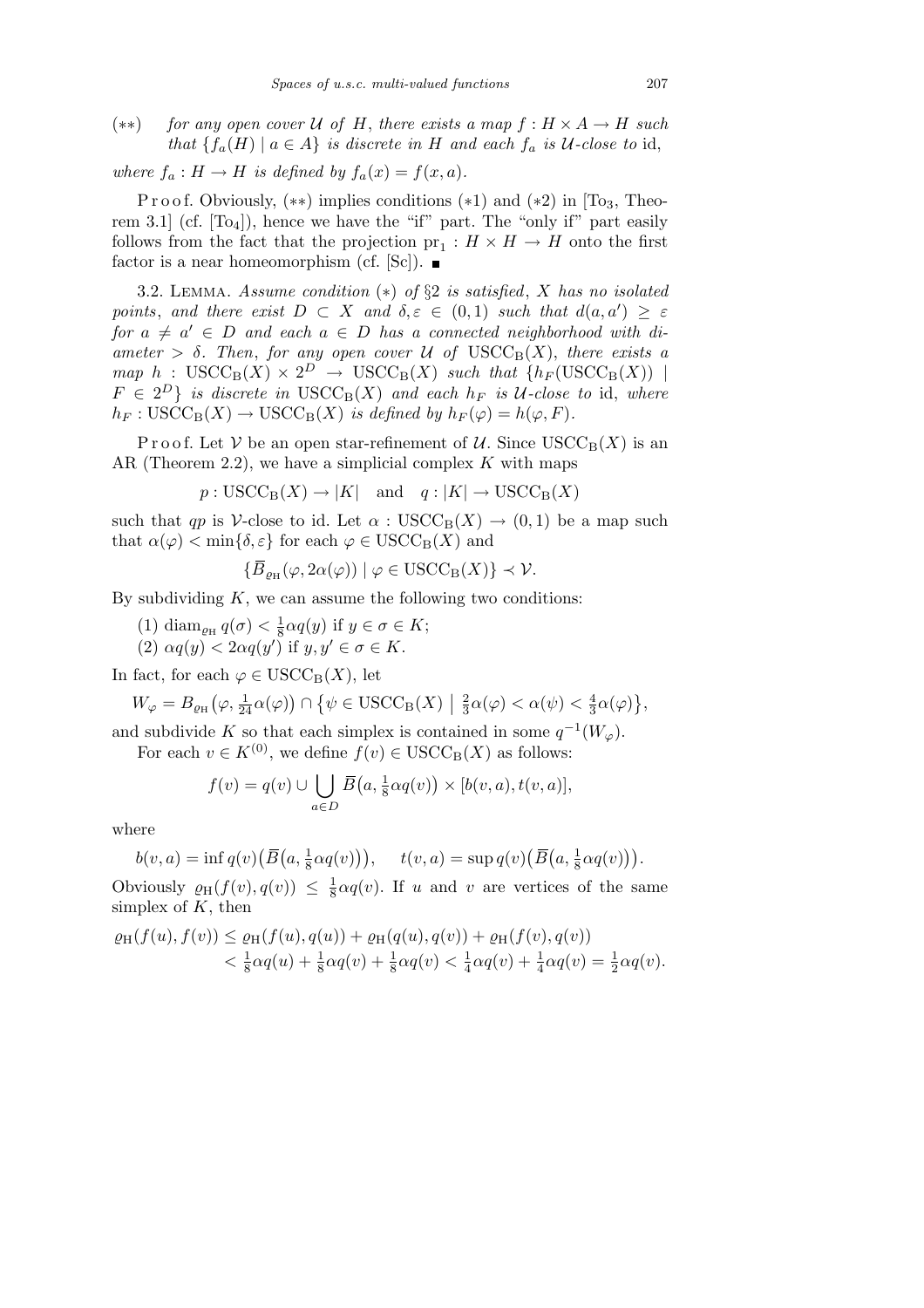For the barycenter  $\hat{\sigma}$  of each  $\sigma \in K$ , we define  $f(\hat{\sigma}) \in \text{USCC}_{\text{B}}(X)$  by

$$
f(\widehat{\sigma})(x) = \left[\min \bigcup_{v \in \sigma^{(0)}} f(v)(x), \max \bigcup_{v \in \sigma^{(0)}} f(v)(x)\right]
$$

*.*

Then, by Lemma 2.1,  $f(\hat{\sigma}) \subset N_{\rho}$  $f(v), \frac{1}{2}$  $\frac{1}{2}\alpha q(v)$ for each  $v \in \sigma^{(0)}$ . Observe that if  $0 < r \leq \min_{v \in \sigma^{(0)}} \frac{1}{8}$  $\frac{1}{8} \alpha q(v)$ , then

$$
f(\widehat{\sigma})|\overline{B}(a,r)=\overline{B}(a,r)\times[b(\widehat{\sigma},a),t(\widehat{\sigma},a)]
$$
 for each  $a\in D$ ,

where  $b(\hat{\sigma}, a) = \min_{v \in \sigma^{(0)}} b(v, a)$  and  $t(\hat{\sigma}, a) = \max_{v \in \sigma^{(0)}} t(v, a)$ . We define a map  $f : |K| \to \text{USCC}_{\text{B}}(X)$  as follows:

$$
f(y)(x) = \sum_{i=1}^{k} s_i f(\widehat{\sigma}_i)(x) = \Big[ \sum_{i=1}^{k} s_i \min f(\widehat{\sigma}_i)(x), \sum_{i=1}^{k} s_i \max f(\widehat{\sigma}_i)(x) \Big],
$$

where  $y = \sum_{i=1}^{k}$  $\sum_{i=1}^k s_i \hat{\sigma}_i$ ,  $\sigma_1 < \ldots < \sigma_k \in K$ ,  $s_i \geq 0$  and  $\sum_{i=1}^k s_i = 1$ . In the above, note that  $\frac{1}{2}\alpha q(y) < \alpha q(v)$  for each  $v \in \sigma_k^{(0)}$  $k^{(0)}$ . Then, for each  $a \in D$ ,  $\frac{2}{5}$  (1, 2, 3)

$$
f(y|\overline{B}(a,\frac{1}{16}\alpha q(y)) = \overline{B}(a,\frac{1}{16}\alpha q(y)) \times [\min f(y)(a), \max f(y)(a)].
$$

For each  $y \in |K|$ , choose  $v \in \sigma^{(0)}$  so that  $y \in [\text{St}(v, \text{Sd} K)]$ . Since  $f(v) \subset$  $f(y) \subset f(\widehat{\sigma}) \subset N_{\varrho}(f(v),\frac{1}{2})$  $\frac{1}{2}\alpha q(v)$ , we have  $\varrho_H(f(y), f(v)) < \frac{1}{2}$  $\frac{1}{2}\alpha q(v)$ , hence

$$
\varrho_{\mathrm{H}}(f(y), q(y)) \leq \varrho_{\mathrm{H}}(f(y), f(v)) + \varrho_{\mathrm{H}}(f(v), q(v)) + \varrho_{\mathrm{H}}(q(v), q(y)) \n< \frac{1}{2}\alpha q(v) + \frac{1}{8}\alpha q(v) + \frac{3}{8}\alpha q(v) < \frac{3}{4}\alpha q(v) < \frac{3}{2}\alpha q(y).
$$

Now, for any  $F \in 2^D$ , we define  $h_F : \text{USCC}_B(X) \to \text{USCC}_B(X)$  by

$$
h_F(\varphi) = fp(\varphi) \cup \bigcup_{a \in F} \{a\} \times \big[\max fp(\varphi)(a), \max fp(\varphi)(a) + \frac{1}{2}\alpha qp(\varphi)\big].
$$

Then  $h_F$  is *U*-close to id. In fact,  $h_F$  is *V*-close to *qp* because

$$
\varrho_{\mathrm{H}}(h_F(\varphi), qp(\varphi)) \leq \varrho_{\mathrm{H}}(h_F(\varphi), fp(\varphi)) + \varrho_{\mathrm{H}}(fp(\varphi), qp(\varphi)) \n<\frac{1}{2}\alpha qp(\varphi) + \frac{3}{2}\alpha qp(\varphi) = 2\alpha qp(\varphi).
$$

To show the continuity of  $h_F$ , let  $\varphi_n \to \varphi$  in USCC<sub>B</sub>(*X*) as  $n \to \infty$ . Let  $0 < r < \frac{1}{16} \alpha q p(\varphi)$ . Since  $\alpha q p$  is continuous,  $r < \frac{1}{16} \alpha q p(\varphi_n)$  for sufficiently large *n*, whence for each  $a \in F$ ,

$$
fp(\varphi_n)|\overline{B}(a,r) = \overline{B}(a,r) \times \left[\min fp(\varphi_n)(a), \max fp(\varphi_n)(a)\right] \quad \text{and} \quad
$$
  

$$
fp(\varphi)|\overline{B}(a,r) = \overline{B}(a,r) \times \left[\min fp(\varphi)(a), \max fp(\varphi)(a)\right].
$$

On the other hand,  $fp(\varphi_n) \to fp(\varphi)$  because  $fp$  is continuous. Then, as is easily observed, max  $fp(\varphi_n)(a) \to \max fp(\varphi)(a)$  for each  $a \in F$ . From the definition, it follows that  $h_F(\varphi_n) \to h_F(\varphi)$ .

We show that  $\{h_F(\text{USCC}_B(X)) \mid F \in 2^D\}$  is discrete in  $\text{USCC}_B(X)$ . Suppose that, on the contrary, there exist  $\varphi, \varphi_i \in \text{USCC}_B(X)$  and  $F_i \in 2^D$  $(i \in \mathbb{N})$  such that  $h_{F_i}(\varphi_i) \to \varphi$  as  $i \to \infty$  and  $F_i \neq F_j$  if  $i \neq j$ . Then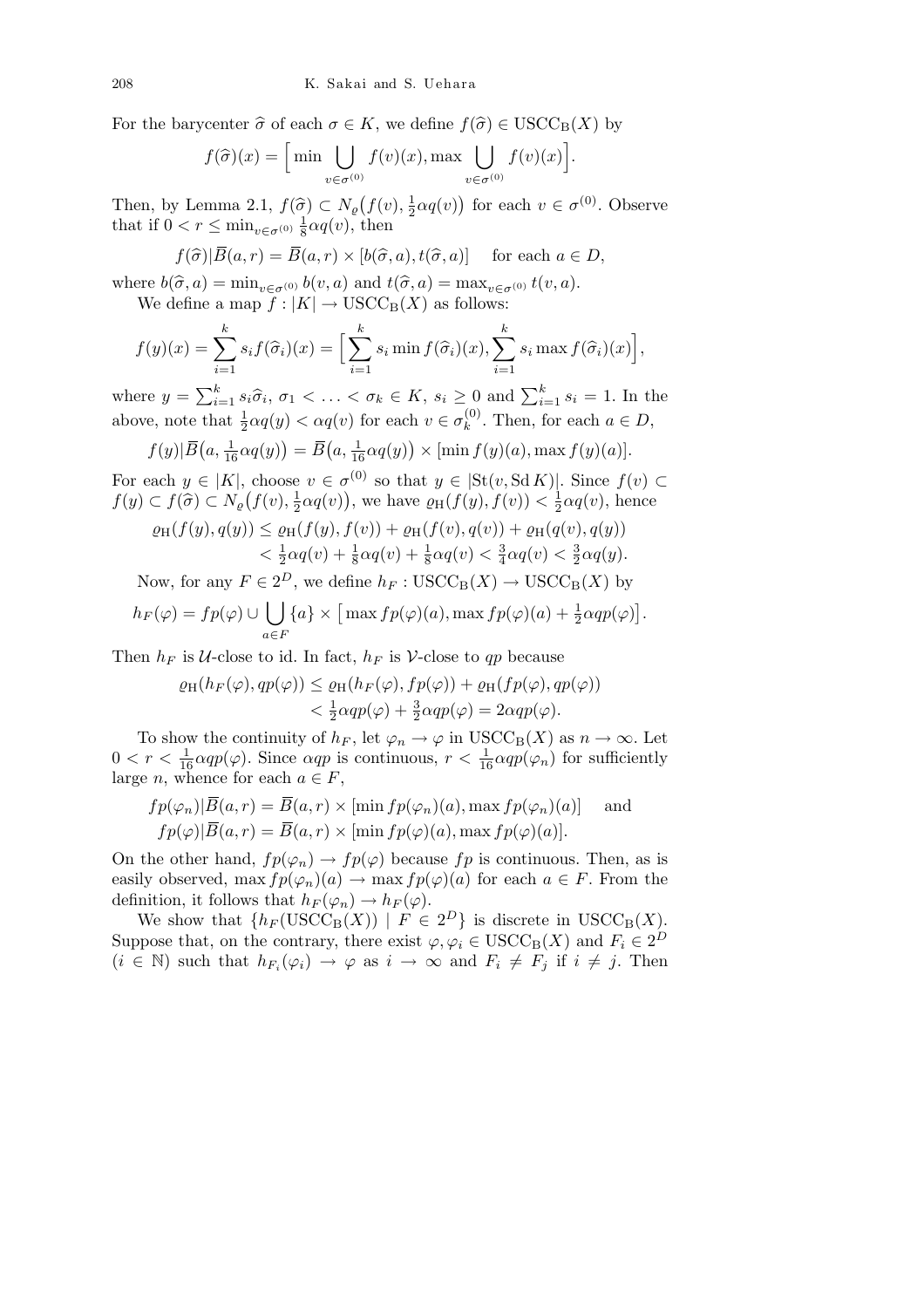$\inf_{i \in \mathbb{N}} \alpha q p(\varphi_i) > 0$ . Otherwise,  $\lim_{n \to \infty} \alpha q p(\varphi_{i_n}) \to 0$  for some  $i_1 < i_2 < \dots$ As seen above,  $\varrho_H(h_{F_{i_n}}(\varphi_{i_n}), qp(\varphi_{i_n}))$  *< 2* $\alpha qp(\varphi_{i_n})$ . Then it follows that  $qp(\varphi_{i_n}) \to \varphi$ , hence  $\alpha qp(\varphi) = \lim_{n \to \infty} \alpha qp(\varphi_{i_n}) = 0$ , which is a contradiction.

Let  $\varepsilon_0 = \inf_{i \in \mathbb{N}} \frac{1}{16} \alpha q p(\varphi_i) > 0$ . For any  $i \neq j \in \mathbb{N}$ , there exists  $a \in D$ such that  $a \in F_i \backslash F_j$  or  $a \in F_j \backslash F_i$ . Without loss of generality, we may assume that  $a \in F_j \setminus F_i$ . For simplicity, we write  $b_i = b(p(\varphi_i), a), t_i = t(p(\varphi_i), a),$  $b_i = b(p(\varphi_i), a)$  and  $t_i = t(p(\varphi_i), a)$ . Then

$$
h_{F_i}(\varphi_i)|\overline{B}(a,\varepsilon_0) = \overline{B}(a,\varepsilon_0) \times [b_i,t_i] \quad \text{and}
$$
  
\n
$$
h_{F_j}(\varphi_j)|\overline{B}(a,\varepsilon_0) = \overline{B}(a,\varepsilon_0) \times [b_j,t_j] \cup \{a\} \times [t_j,t_j + \alpha qp(\varphi_j)].
$$

In case  $t_i \leq t_j + \frac{1}{2}$  $\frac{1}{2} \alpha q p(\varphi_j)$ , we have

 $\varrho_{\text{H}}(h_{F_i}, h_{F_j}) \geq \varrho((a, t_j + \alpha qp(\varphi_j)), h_{F_i}) \geq \min\left\{\varepsilon_0, \frac{1}{2}\right\}$  $\frac{1}{2} \alpha q p(\varphi_j)$  $\overline{a}$  $=\varepsilon_0$ .

Recall that *a* has a connected neighborhood with diameter  $> \delta$ . Since  $\varepsilon_0$  <  $\frac{1}{16}\delta$ , there is  $c \in X$  so that  $d(a, c) = \varepsilon_0/2$ . In case  $t_i \geq t_j + \frac{1}{2}$  $\frac{1}{2} \alpha q p(\varphi_j)$ , it follows that  $\mathbf{r}$ 

$$
\varrho_{\mathrm{H}}(h_{F_i}, h_{F_j}) \geq \varrho((c, t_i), h_{F_j}) \geq \min \left\{ \varepsilon_0/2, \frac{1}{2} \alpha q p(\varphi_j) \right\} = \varepsilon_0/2.
$$

Consequently,  $\varrho_H(h_{F_i}(\varphi_i), h_{F_j}(\varphi_j)) \geq \varepsilon_0/2$  if  $i \neq j$ , whence  $h_{F_i}(\varphi_i)$  is not convergent. This is a contradiction.

3.3. LEMMA. *Assume that X is not totally bounded. For each*  $n \in \mathbb{N}$ , *let*  $D_n$  *be a maximal subset of X such that*  $d(x, y) \geq 2^{-n}$  *for any distinct points*  $x, y \in D_n$  (<sup>4</sup>)*. Then*  $w(\text{USCC}_B(X)) = \sup_{n \in \mathbb{N}} 2^{\text{card }D_n}$ *. In case X is*  $separable, w(USCC_{B}(X)) = 2^{\aleph_{0}}$  (<sup>5</sup>).

Proof. For each  $n \in \mathbb{N}$ , let  $\mathbb{Q}_n = \{2^{-n}m \mid m \in \mathbb{N}\} \subset \mathbb{R}$ . Then  $D_n \times \mathbb{Q}_n$ is discrete in  $X \times \mathbb{R}$ . Since X is not totally bounded, each  $D_n$  is infinite, hence card $(D_n \times \mathbb{Q}_n) = \text{card } D_n$ . By the maximality,  $d(x, D_n) < 2^{-n}$  for every  $x \in X$ , hence  $\varrho(z, D_n \times \mathbb{Q}_n) < 2^{-n}$  for every  $z \in X \times \mathbb{R}$ . For each  $E \in 2^{X \times \mathbb{R}}$  and  $n \in \mathbb{N}$ , let

$$
F = \{ z \in D_n \times \mathbb{Q}_n \mid \varrho(z, E) < 2^{-n} \} \in 2^{D_n \times \mathbb{Q}_n} \subset 2^{X \times \mathbb{R}}.
$$

Then  $\varrho_{\text{H}}(E, F) \leq 2^{-n}$ . Hence,  $\bigcup_{n \in \mathbb{N}} 2^{D_n \times \mathbb{Q}_n}$  is dense in  $2^{X \times \mathbb{R}}$ . Since the weight  $w(2^{X \times \mathbb{R}})$  is equal to the density of  $2^{X \times \mathbb{R}}$ , it follows that

$$
w(2^{X \times \mathbb{R}}) \le \operatorname{card} \bigcup_{n \in \mathbb{N}} 2^{D_n \times \mathbb{Q}_n}
$$
  
\$\le \sup\_{n \in \mathbb{N}} \operatorname{card} 2^{D\_n \times \mathbb{Q}\_n} = \sup\_{n \in \mathbb{N}} 2^{\operatorname{card}(D\_n \times \mathbb{Q}\_n)} = \sup\_{n \in \mathbb{N}} 2^{\operatorname{card} D\_n}\$,

which implies  $w(\text{USCC}_B(X)) \leq \sup_{n \in \mathbb{N}} 2^{\text{card }D_n}$ .

<sup>&</sup>lt;sup>(4</sup>) The existence of such  $D_n \subset X$  is guaranteed by Zorn's Lemma.

 $\binom{5}{1}$  In general,  $\sup_{n \in \mathbb{N}} 2^{\text{card }D_n} \neq 2^{\text{sup}_{n \in \mathbb{N}} \text{ card }D_n} = 2^{w(X)}$ .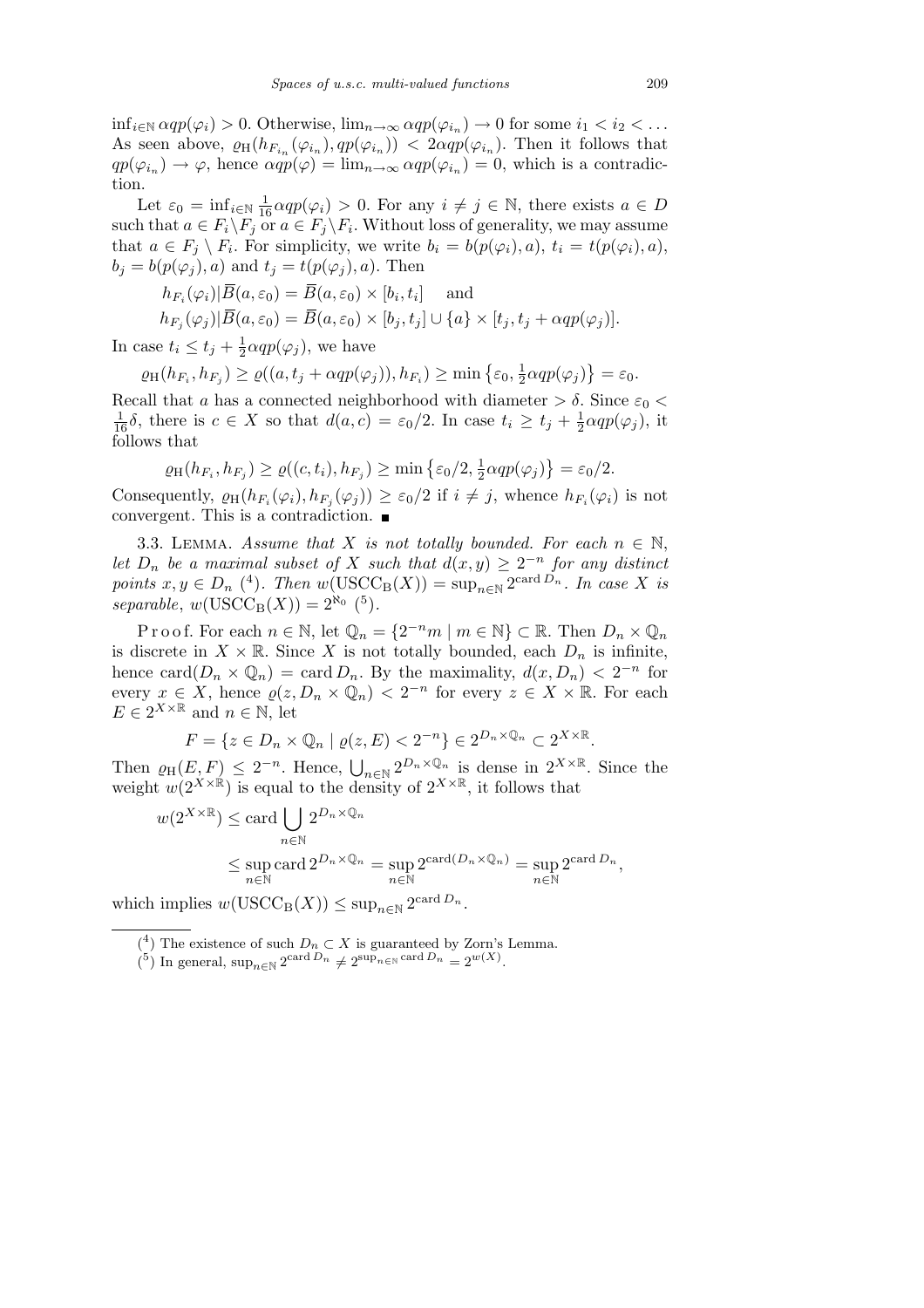On the other hand, for each  $n \in \mathbb{N}$  and  $F \in 2^{D_n}$ , let

$$
\varphi_F = F \times \mathbf{I} \cup X \times \{0\} \in \text{USCC}_{\text{B}}(X).
$$

Since  $\varrho_H(\varphi_F, \varphi_{F'}) \geq 2^{-n}$  for each  $F \neq F' \in 2^{D_n}$ ,  $\{B_{\varrho_H}(\varphi_F, 2^{-n-1}) \mid F \in$  $2^{D_n}$  is pairwise disjoint. Therefore,  $w(\text{USCC}_B(X)) \geq \text{card } 2^{D_n} = 2^{\text{card } D_n}$ , hence  $w(\text{USCC}_{\text{B}}(X)) \geq \sup_{n \in \mathbb{N}} 2^{\text{card }D_n}$ .

*Proof of Main Theorem.* We apply Lemma 3.1 to show that  $USCC_B(X) \approx$  $\ell_2(A)$ , where card  $A = w(USCC_B(X))$ . We have proved that  $USCC_B(X)$  is a completely metrizable AR (Corollary 1.3 and Theorem 2.2). It remains to construct a map  $f : \text{USCC}_B(X) \times A \to \text{USCC}_B(X)$  such as in Lemma 3.1. Let  $\mathfrak C$  be the collection of all components of *X* and take  $D_n$  ( $n \in \mathbb N$ ) as in Lemma 3.3. Then observe that

card 
$$
\mathfrak{C} \leq w(X) = \text{card} \bigcup_{n \in \mathbb{N}} D_n = \sup_{n \in \mathbb{N}} \text{card} D_n
$$
.

CASE (1): card  $\mathfrak{C} = w(X)$ . Since X is uniformly locally connected, card  $D_n$  $\geq$  card  $\mathfrak{C} = w(X)$  for sufficiently large  $n \in \mathbb{N}$ . On the other hand, card  $D_n \leq$  $w(X)$  for all  $n \in \mathbb{N}$  by definition. Then  $\sup_{n \in \mathbb{N}} 2^{\text{card }D_n} = 2^{w(X)}$ , hence Lemma 3.3 yields card  $A = w(\text{USCC}_B(X)) = 2^{w(X)}$ .

We can write  $\mathfrak{C} = \bigcup_{i \in \mathbb{N}} \mathfrak{C}_i$ , where  $\mathfrak{C}_i \cap \mathfrak{C}_j = \emptyset$  if  $i \neq j$  and card  $\mathfrak{C}_i =$ *w*(*X*) for each *i* ∈ N. For each *i* ∈ N, let  $r_i$  : USCC<sub>B</sub>(*X*) →  $m(\mathfrak{C}_i)$  be the map defined by  $r_i(\varphi)(C) = \sup \varphi(C)$  ( $\leq \sup \varphi(X)$ ) for each  $C \in \mathfrak{C}_i$ . Since  $m(\mathfrak{C}_i) \approx \ell_2(2^{\mathfrak{C}_i})$  ([BP, Ch. VII, Theorem 6.1]) and  $w(\text{USCC}_B(X) \times A) =$  $2^{w(X)} = \text{card } 2^{\mathfrak{C}_i}$ , there is a closed embedding  $g_i: \text{USCC}_B(X) \times A \to m(\mathfrak{C}_i)$ such that  $||g_i(\varphi, a) - r_i(\varphi)|| < 2^{-i}$  for each  $(\varphi, a) \in \text{USCC}_B(X) \times A$ . Note that  $\{(q_i)_a(\text{USCC}_B(X)) \mid a \in A\}$  is discrete in  $\text{USCC}_B(X)$ .

For any open cover *U* of  $USCC_B(X)$ , let  $\alpha$ :  $USCC_B(X) \rightarrow (0,1)$  be a map such that  ${B_{\varrho_H}(\varphi, \alpha(\varphi)) \mid \varphi \in \text{USCC}_B(X)} \prec \mathcal{U}$ . Now, we define a  $\text{map } f: \text{USCC}_{\text{B}}(X) \times A \to \text{USCC}_{\text{B}}(X)$  as follows:  $\frac{1}{2}$ 

$$
f(\varphi, a)(x) = \begin{cases} \varphi(x) + g_i(\varphi, a)(C) - r_i(\varphi)(C) \\ \text{for } x \in C \in \mathfrak{C}_i \text{ and } 2^{-i+1} < \alpha(\varphi), \\ \varphi(x) + 2^i(\alpha(\varphi) - 2^{-i})(g_i(\varphi, a)(C) - r_i(\varphi)(C)) \\ \text{for } x \in C \in \mathfrak{C}_i \text{ and } 2^{-i} \leq \alpha(\varphi) \leq 2^{-i+1}, \\ \varphi(x) \quad \text{otherwise.} \end{cases}
$$

Then  $f_a$  is *U*-close to id. In fact, for every  $C \in \mathfrak{C}_i$ ,

$$
|g_i(\varphi, a)(C) - r_i(\varphi)(C)| \le ||g_i(\varphi, a) - r_i(\varphi)|| < 2^{-i},
$$

hence  $\varrho_H(f_a(\varphi), \varphi) < \alpha(\varphi)$ .

We prove that  ${f_a(\text{USCC}_B(X)) \mid a \in A}$  is discrete in  $\text{USCC}_B(X)$ . Suppose that, on the contrary, there is a sequence  $(\varphi_k, a_k) \in \text{USCC}_B(X) \times A$  $(k \in \mathbb{N})$  such that  $a_k \neq a_{k'}$  if  $k \neq k'$ , and  $f_{a_k}(\varphi_k)$  converges to some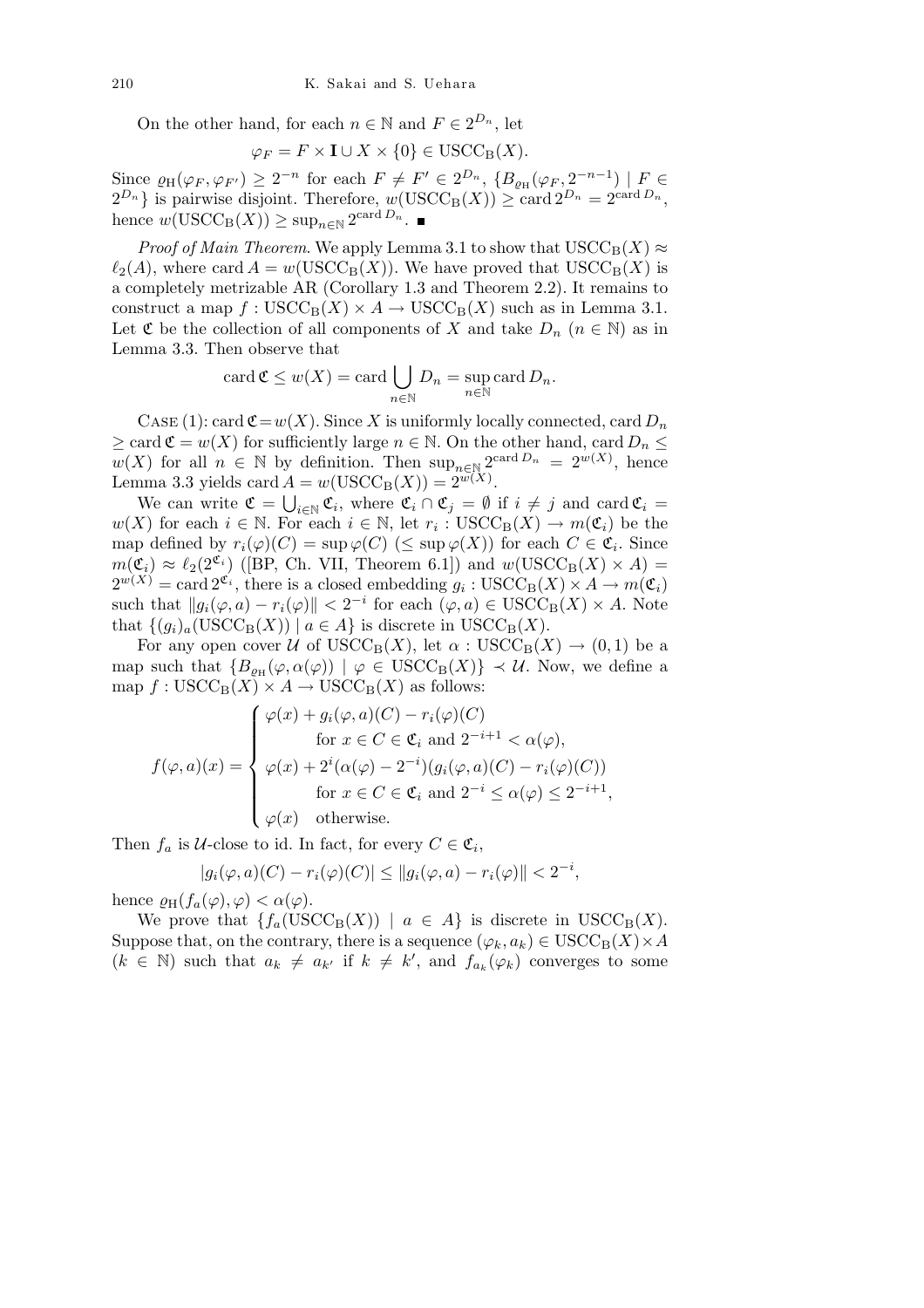$\varphi_0 \in \text{USCC}_B(X)$ . Then there is some  $i_0 \in \mathbb{N}$  such that  $2^{-i_0+1} < \alpha(\varphi_k)$ for all  $k \in \mathbb{N}$ . Otherwise,  $\lim_{j \to \infty} \alpha(\varphi_{k(j)}) = 0$  for some  $k(1) < k(2) < \ldots$ , whence  $\lim_{j\to\infty} \varrho_H(f_{a_{k(j)}}(\varphi_{k(j)}), \varphi_{k(j)}) = 0$ . It follows that  $\varphi_{k(j)}$  converges to  $\varphi_0$ , so  $\alpha(\varphi_0) = \lim_{j \to \infty} \alpha(\varphi_{k(j)}) = 0$ , which is a contradiction. For each  $C \in \mathfrak{C}_{i_0},$ 

$$
r_{i_0}(f_{a_k}(\varphi_k))(C) = \sup f(\varphi_k, a_k)(C)
$$
  
=  $\sup \varphi_k(C) + g_{i_0}(\varphi_k, a_k)(C) - r_{i_0}(\varphi_k)(C)$   
=  $g_{i_0}(\varphi_k, a_k)(C) = (g_{i_0})_{a_k}(\varphi_k).$ 

Since  $r_{i_0}$  is continuous,  $(g_{i_0})_{a_k}(\varphi_k) = r_{i_0}(f_{a_k}(\varphi_k))$  converges to  $r_{i_0}(\varphi_0)$ , which contradicts the fact that  $\{(g_{i_0})_a(\text{USCC}_B(X)) \mid a \in A\}$  is discrete in  $USCC_{\text{B}}(X)$ . Therefore,  $\{f_a(\text{USCC}_{\text{B}}(X)) \mid a \in A\}$  is discrete in  $USCC_{\text{B}}(X)$ .

CASE (2): card  $\mathfrak{C} < w(X)$ . Since X is uniformly locally connected, we may assume the condition  $(*)$  of  $\S 2$ . Let  $X_0$  be the set of isolated points of *X*. Then  $d(x, X \setminus \{x\}) \geq 1$  for every  $x \in X_0$  by (\*). As is easily seen,

$$
USCC_{\mathcal{B}}(X) \approx \text{USCC}_{\mathcal{B}}(X_0) \times \text{USCC}(X \setminus X_0).
$$

For each  $n \in \mathbb{N}$ , let  $D'_n = D_n \setminus X_0$ . Since card  $X_0 \leq \text{card } \mathfrak{C} < w(X) =$  $\sup_{n\in\mathbb{N}} \text{card } D_n$ , we have card  $X_0 < \text{card } D_n$  for sufficiently large  $n \in \mathbb{N}$ , whence card  $D'_n = \text{card } D_n$ . By Lemma 3.3,

$$
w(\text{USCC}_{\text{B}}(X \setminus X_0)) = \sup_{n \in \mathbb{N}} 2^{\text{card } D'_n} = \sup_{n \in \mathbb{N}} 2^{\text{card } D_n}
$$

$$
= w(\text{USCC}_{\text{B}}(X)).
$$

In case (1) above, we have shown that  $USCC_B(X_0)$  is homeomorphic to a Hilbert space, hence it is a completely metrizable AR with

$$
w(USCC_{\mathcal{B}}(X_0)) \leq w(USCC_{\mathcal{B}}(X)).
$$

By  $[To_2, Theorem 3.1]$ , it suffices to show that  $USCC_B(X \setminus X_0)$  is homeomorphic to a Hilbert space with the same weight. Thus we can assume that *X* has no isolated points.

For each  $\delta > 0$ , let  $\mathfrak{C}(\delta) = \{C \in \mathfrak{C} \mid \text{diam } C < \delta\}$ . Let

$$
D_n^1 = D_n \setminus \bigcup \mathfrak{C}(2^{-n}) \quad \text{ for each } n \in \mathbb{N}.
$$

Note that each point of  $D_n^1$  has a connected neighborhood in *X* with diam  $\geq$  $2^{-n}$  because it is contained in a component of *X* with diam  $\geq 2^{-n}$ . Each member of  $\mathfrak{C}(2^{-n})$  contains at most one point of  $D_n$ . Recall that card  $\mathfrak{C}$  <  $w(X) = \sup_{n \in \mathbb{N}} \text{card } D_n$ . Then, for sufficiently large  $n \in \mathbb{N}$ ,

$$
\operatorname{card}\left(D_n \cap \bigcup \mathfrak{C}(2^{-n})\right) \le \operatorname{card}\mathfrak{C}(2^{-n}) \le \operatorname{card}\mathfrak{C} < \operatorname{card} D_n,
$$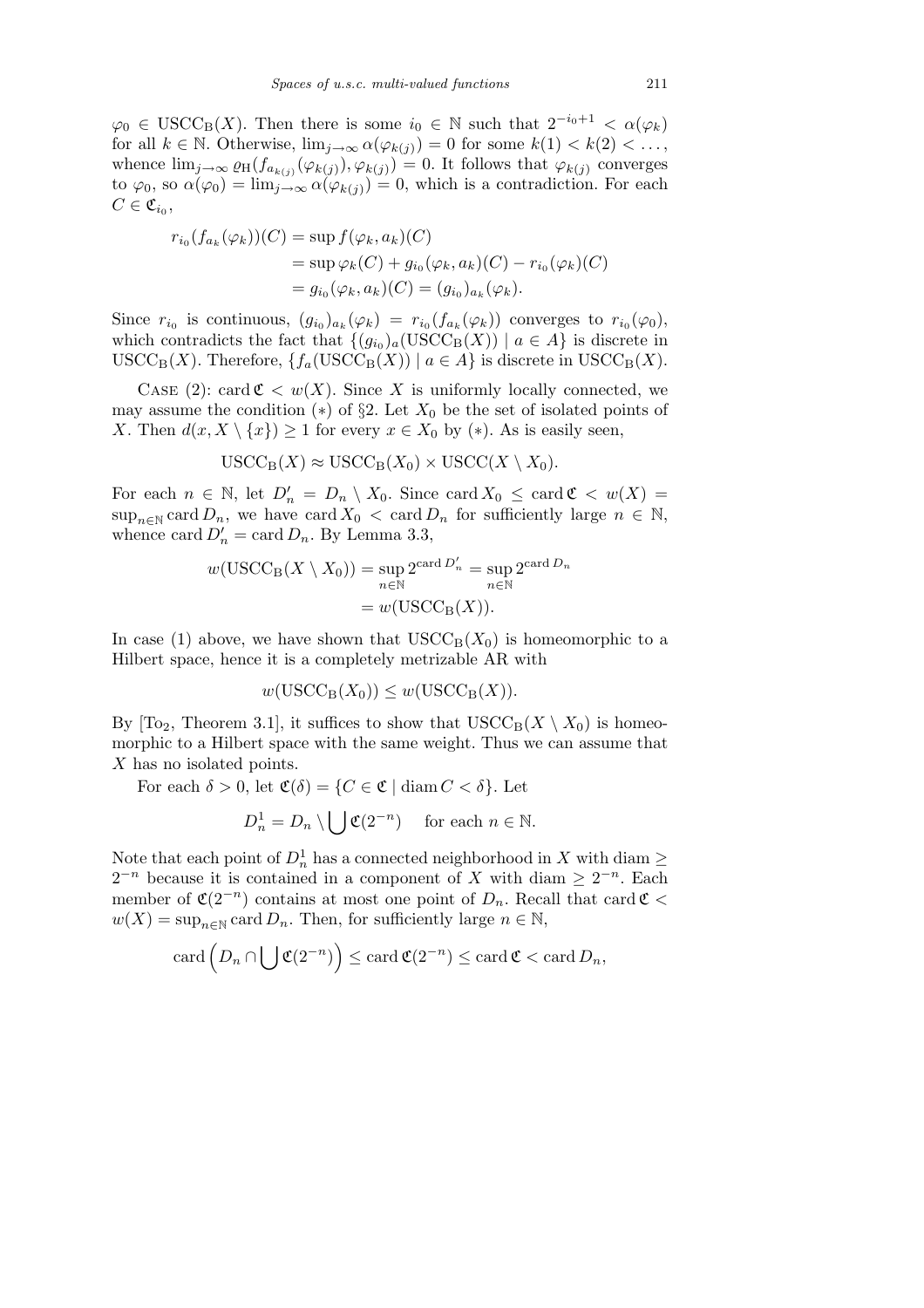whence card  $D_n = \text{card } D_n^1$ . Therefore, it follows from Lemma 3.3 that

card 
$$
\left(\bigcup_{n \in \mathbb{N}} \{n\} \times 2^{D_n^1}\right)
$$
 = sup card  $2^{D_n^1}$  = sup  $2^{\text{card } D_n^1}$   
 = sup  $2^{\text{card } D_n}$  = w(USCC<sub>B</sub>(X)).

Thus we may assume that

$$
A = \bigcup_{n \in \mathbb{N}} \{n\} \times 2^{D_n^1}.
$$

For any open cover  $U$  of  $USCC_B(X)$ , let  $V$  be an open star-refinement of  $U$ . Since  $X$  is not totally bounded, we can apply Lemma 3.2 to obtain a  $\text{map } g: \text{USCC}_{\text{B}}(X) \times \mathbb{N} \to \text{USCC}_{\text{B}}(X) \text{ such that } \{g_n(\text{USCC}_{\text{B}}(X)) \mid n \in \mathbb{N}\}\$ is discrete in  $USCC_B(X)$  and each  $g_n$  is  $\mathcal V$ -close to id. Choose an open refinement *W* of *V* so that the star st(*W, W*) of each  $W \in \mathcal{W}$  meets at most one of  $g_n(\text{USCC}_B(X))$ . Applying Lemma 3.2 again, we obtain maps  $h_n$ :  $USCC_{\text{B}}(X) \times 2^{D_n^1} \rightarrow \text{USCC}_{\text{B}}(X)$  ( $n \in \mathbb{N}$ ) such that  $\{(h_n)_F(\text{USCC}_{\text{B}}(X)) \mid$  $F \in 2^{D_n^1}$  is discrete in USCC<sub>B</sub>(*X*) and each  $(h_n)_F$  is *W*-close to id. Then we define a map  $f : \text{USCC}_{\text{B}}(X) \times A \rightarrow \text{USCC}_{\text{B}}(X)$  by

$$
f(\varphi, (n, F)) = h_n(g(\varphi, n), F) \quad \text{(i.e., } f_{(n, F)}(\varphi) = (h_n)_F \circ g_n(\varphi)).
$$

Each  $f_{(n,F)}$  is *U*-close to id because it is *W*-close to  $g_n$ .

We show that the collection  $\{f_{(n,F)}(USCC_B(X)) \mid (n, F) \in A\}$  is discrete in USCC<sub>B</sub>(*X*). Each  $\varphi \in \text{USCC}_B(X)$  is contained in some  $W \in \mathcal{W}$ . Then this *W* meets at most one member of  $\{f(\text{USCC}_{B}(X) \times \{n\} \times 2^{D_n^1}) \mid n \in \mathbb{N}\}.$ In fact, if  $f_{(n,F)}(\psi), f_{(n',F')}(\psi') \in W$  for some  $\psi, \psi' \in \text{USCC}_{B}(X), n \neq 0$  $n' \in \mathbb{N}, F \in 2^{D_n^1}$  and  $F' \in 2^{D_{n'}^1}$ , then  $g_n(\psi), g_{n'}(\psi') \in \text{st}(W, \mathcal{W})$ , which is a contradiction. In case

$$
W \cap f(\text{USCC}_{\text{B}}(X) \times \{n\} \times 2^{D_n^1}) \neq \emptyset,
$$

we can choose a neighborhood  $W'$  of  $\varphi$  so that  $W' \subset W$  and  $W'$  meets at most one of  $(h_n)_F$  (USCC<sub>B</sub> $(X)$ ). Since

$$
f_{(n,F)}(USCC_{\mathcal{B}}(X)) = (h_n)_F \circ g_n(USCC_{\mathcal{B}}(X)) \subset (h_n)_F(USCC_{\mathcal{B}}(X)),
$$

*W*<sup>*i*</sup> meets at most one of  $f_{(n,F)}(USCC_B(X))$ . Thus  $\{f_{(n,F)}(USCC_B(X))$  $(n, F) \in A$  is discrete in USCC<sub>B</sub> $(X)$ .

Finally, we show that  $USCC(X, [-1, 1]) \approx \ell_2(A)$  (i.e.,  $USCC(X, I) \approx$  $\ell_2(A)$ ). Let

$$
B = \{ \varphi \in \text{USCC}(X, [-1, 1]) \mid \inf \varphi(X) = -1 \text{ or } \sup \varphi(X) = 1 \}.
$$

Then *B* is clearly closed in  $USCC(X, [-1, 1])$  and

$$
USCC(X, [-1, 1]) \setminus B \approx USC_{\mathcal{B}}(X) \approx \ell_2(A).
$$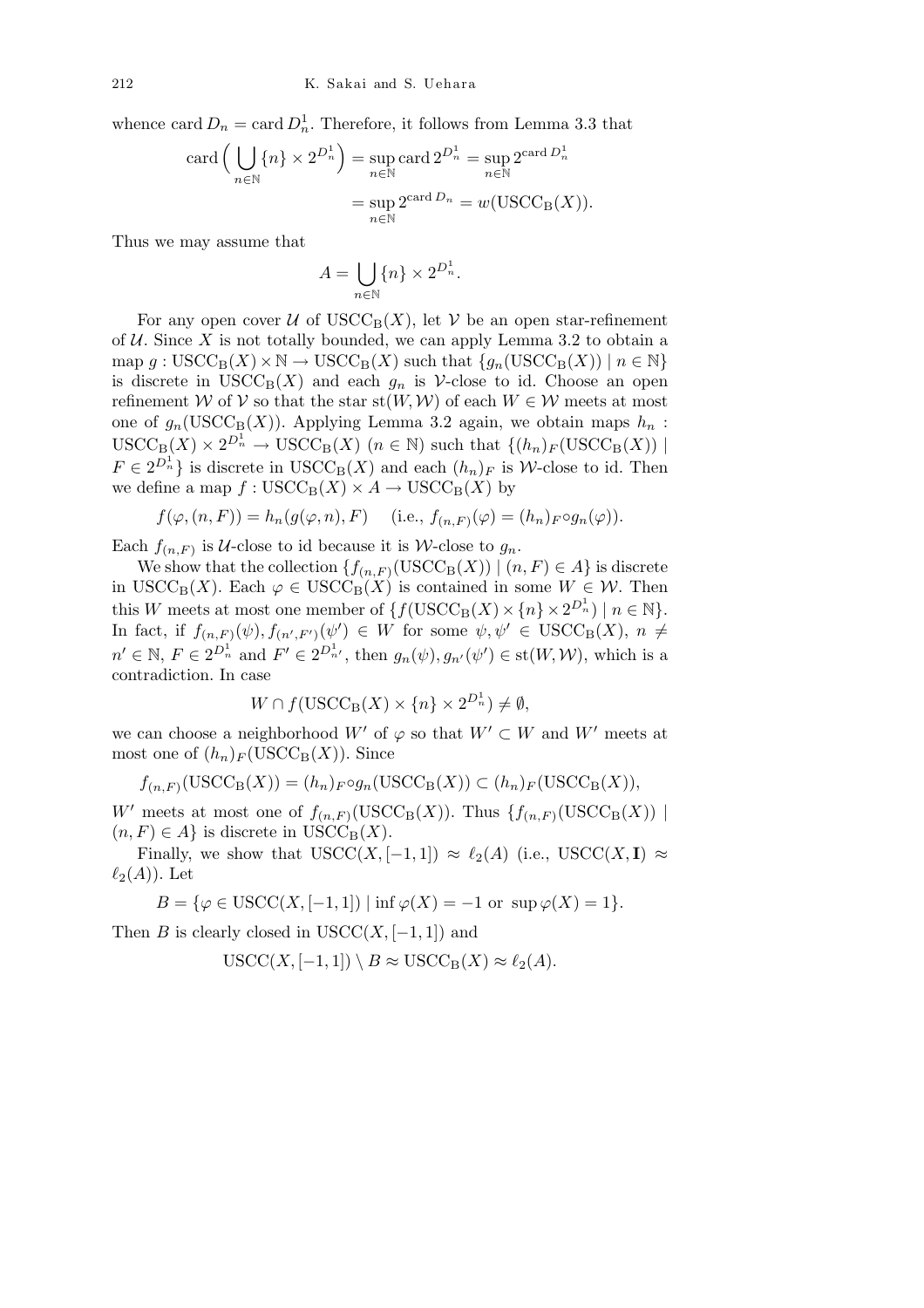We show that *B* is a strong *Z*-set in USCC $(X, [-1, 1])$ , whence we obtain  $USCC(X, [-1, 1]) \approx \ell_2(A)$  by [To<sub>4</sub>, Theorem B1] (cf. [To<sub>2</sub>]). For any map  $\alpha$  : USCC(*X*, [−1, 1])  $\rightarrow$  (0, 1), we define a map

$$
h: \text{USCC}(X, [-1, 1]) \to \text{USCC}(X, [-1, 1])
$$

by  $h(\varphi)(x) = (1 - \frac{1}{2})$  $\frac{1}{2}\alpha(\varphi)$  $\frac{1}{\sqrt{2}}$  $\cdot \varphi(x)$ . Then  $\varrho_H(h(\varphi), \varphi) < \alpha(\varphi)$  for each  $\varphi \in$ USCC(*X*, [−1, 1]). For every  $\varphi_0 \in \text{cl } h(\text{USCC}(X, [-1,1]))$ , there is a sequence  $\varphi_k \in \text{USCC}(X, \mathbf{I})$  ( $k \in \mathbb{N}$ ) such that  $h(\varphi_k) \to \varphi_0$ . Then  $b =$ inf*k∈*<sup>N</sup> *α*(*ϕk*) *>* 0. Otherwise, lim*j→∞ α*(*ϕ<sup>k</sup><sup>j</sup>* ) = 0 for some *k*<sup>1</sup> *< k*<sup>2</sup> *< . . . ,* hence  $\varphi_{k_j}$  converges to  $\varphi_0$ , so  $\alpha(\varphi_0) = \lim_{j \to \infty} \alpha(\varphi_{k_j}) = 0$ , which is a contradiction. For each  $k \in \mathbb{N}$ ,  $\mathbf{r}$ 

$$
\sup \bigcup_{x \in X} h(\varphi_k)(x) = \left(1 - \frac{1}{2}\alpha(\varphi_k)\right) \cdot \sup \bigcup_{x \in X} \varphi_k(x) \le 1 - \frac{1}{2}b,
$$

hence  $\sup \bigcup_{x \in X} \varphi_0(x) \leq 1 - \frac{1}{2}$  $\frac{1}{2}b$  < 1. Similarly, we have inf  $\bigcup_{x \in X} \varphi_0(x)$  ≥  $-1 + \frac{1}{2}b > -1$ . Therefore,  $\varphi_0 \notin B$ . This means that

$$
B \cap \text{cl } h(\text{USCC}(X, [-1, 1])) = \emptyset.
$$

Thus *B* is a strong *Z*-set in USCC(*X*, [−1, 1]). ■

REMARK. Let *P* be the convex set in the Banach space  $C_B(X)^2$  =  $C_{\text{B}}(X) \times C_{\text{B}}(X)$  defined as follows:

$$
P = \{ (f, g) \in C_{\mathcal{B}}(X)^2 \mid g(x) \ge 0 \text{ for all } x \in X \}.
$$

Then it is easy to see that if  $X = (X, d)$  is a discrete metric space (i.e.,  $\inf \{ d(x, y) \mid x \neq y \} > 0$ , then  $USCC_B(X) \approx P$ . In fact, for each  $\varphi \in$  $USCC_{\text{B}}(X)$ , we define  $m_{\varphi}, r_{\varphi} \in C_{\text{B}}(X)$  by

$$
m_{\varphi}(x) = \frac{1}{2} (\min \varphi(x) + \max \varphi(x)),
$$
  

$$
r_{\varphi}(x) = \frac{1}{2} (\max \varphi(x) - \min \varphi(x)).
$$

Then the desired homeomorphism  $\xi : \text{USCC}_{\text{B}}(X) \to P$  can be defined by  $\xi(\varphi) = (m_{\varphi}, r_{\varphi}).$ 

**4. Remarks on topologies for**  $C_B(X)$  and  $C(X, I)$ . Although the spaces  $C_B(X)$  and  $C(X, I)$  with the sup-metric are AR's for an arbitrary metric space  $X$ , the example in the Introduction also shows that the spaces  $C_{\text{B}}(X)$  and  $C(X, I)$  with the Hausdorff metric  $\rho_{\text{H}}$  are not ANR's even if X is locally connected. One should also remark that  $C_B(X)$  is not a topological linear space in this topology. In fact, it can easily be derived from [FK, Remark 3.6 that the addition  $C_{\text{B}}(\mathbb{R})^2 \to C_{\text{B}}(\mathbb{R})$   $((f,g) \mapsto f+g)$  is not continuous with respect to the Hausdorff metric. However, we can prove the following: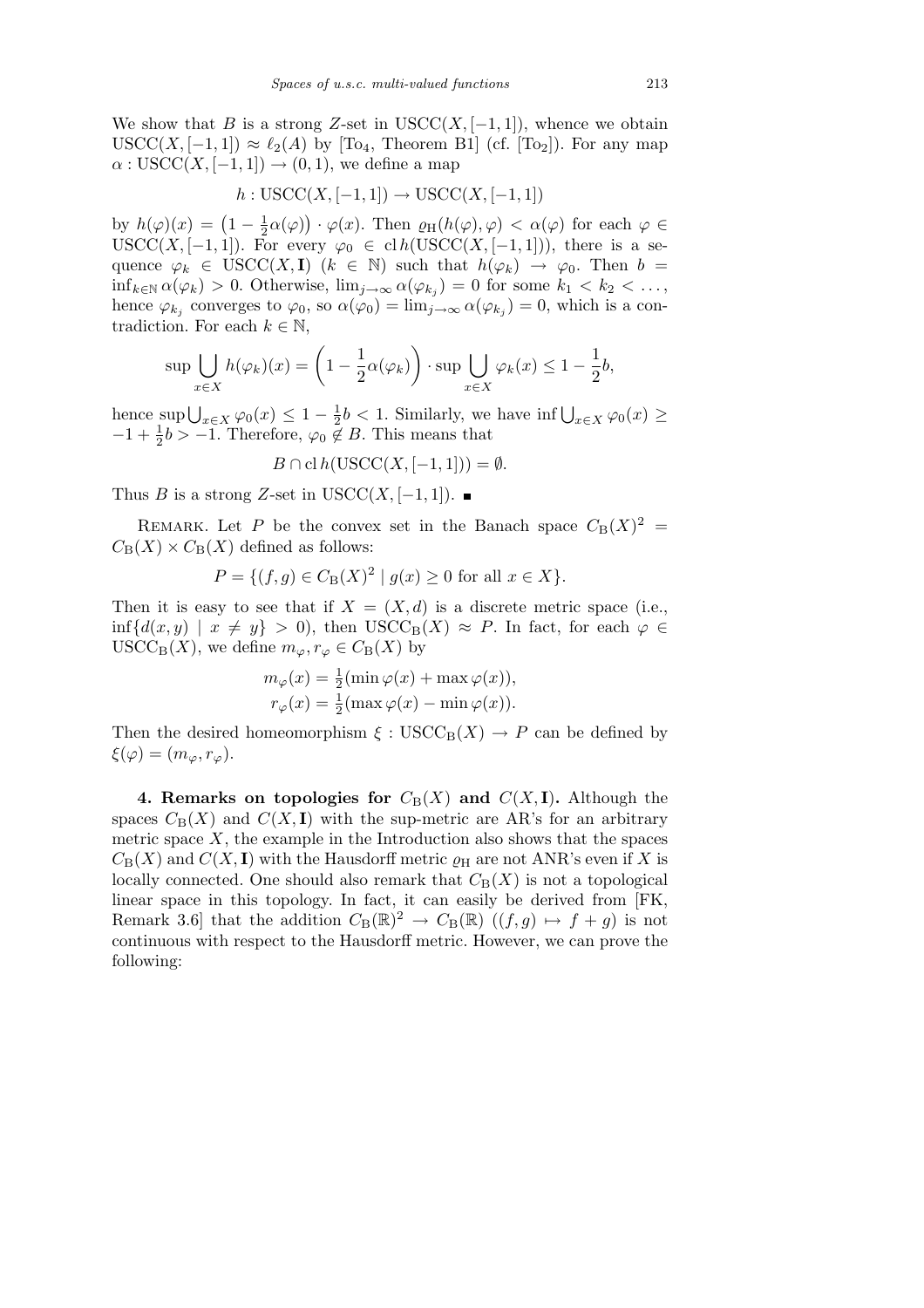4.1. THEOREM. For any uniformly locally connected metric space  $X =$  $(X, d)$ , the spaces  $C_B(X)$  and  $C(X, I)$  with the Hausdorff metric are AR's.

A subset *Z* of a space *Y* is said to be *homotopy dense* in *Y* if there exists a homotopy  $h: Y \times I \to Y$  such that  $h_0 = id$  and  $h_t(Y) \subset Z$  for  $t > 0$ . As is easily observed, a homotopy dense subset of an AR (resp. ANR) is also an AR (resp. ANR). By Theorem 2.2, in case *X* has no isolated points, Theorem 4.1 is deduced from the following:

4.2. THEOREM. For any uniformly locally connected metric space  $X =$  $(X, d)$  with no isolated points,  $C_B(X)$  (resp.  $C(X, I)$ ) is homotopy dense in  $USCC_{\text{B}}(X)$  (*resp.* USCC $(X, I)$ ).

As a corollary of Theorem 4.2, we also have the following:

4.3. COROLLARY. Let  $X = (X, d)$  be an infinite  $\sigma$ -compact complete *metric space*, *which is assumed to be uniformly locally connected in case X is non-compact. Then*  $C_B(X)$  *and*  $C(X, I)$  *with the Hausdorff metric are homeomorphic to a Hilbert space.*

To prove Theorem 4.2, we need the following non-compact version of [SU, Lemma 2]:

4.4. Lemma. *Assume that condition* (*∗*) *of §*2 *holds and X has no isolated points. Let*  $f_0: K^{(0)} \to C_B(X)$  *be a map of the* 0*-skeleton of a locally finite*  $simplified \ complex \ K \ such \ that \ diam_{\rho_H} f_0(\sigma^{(0)}) < 1 \ for \ every \ \sigma \in K, \ where$  $\sigma^{(0)} = \sigma \cap K^{(0)}$ . Then  $f_0$  extends to a map  $f : |K| \to C_{\text{B}}(X)$  such that

 $\text{diam}_{\rho_H} f(\sigma) \leq 4 \text{diam}_{\rho_H} f_0(\sigma^{(0)})$  *for every*  $\sigma \in K$ ,

*where*  $C_B(X)$  *has the topology induced by*  $\rho_H$ .

Sketch of proof. By Lemma 2.1, we have property  $(\sharp)$ . Then the proof is the same as that of [SU, Lemma 2], with  $C(X, (-1, 1))$  replaced by  $C_B(X)$ . Now, since X is not compact, we cannot take  $A_v \subset X$  as a finite set in the proof, but since  $K$  is locally finite and  $X$  has no isolated points, we can take  $A_v \subset X$  as a discrete set with the same property, that is,  $f(v) \subset N_{\varrho}(f(v)|A_v, \varepsilon_v)$  (in other words,  $f(v)|A_v = f(v) \cap p^{-1}(A_v)$  is  $\varepsilon_v$ -dense in  $f(v)$ ), and each  $A_v$  has an open neighborhood  $U_v$  in X with  $U_v \cap U_{v'} = \emptyset$  if  $v \neq v' \in \sigma^{(0)}$  and  $\sigma \in K$ . No other change is necessary.

REMARK. In the above, if card  $\text{St}(v_0, K) > \text{card } X$  at some vertex  $v_0 \in$ *K*<sup>(0)</sup>, it is impossible to obtain discrete sets *A<sub>v</sub>* ⊂ *X*, *v* ∈ *K*<sup>(0)</sup>, such that  $A_v$  ∩  $A_{v_0}$  =  $\emptyset$  for every  $v \in$  St( $v_0, K$ )<sup>(0)</sup>. Then the local finiteness of *K* is assumed.

We can apply Lemma 4.4 to prove the following result the same way as [SU, Lemma 3].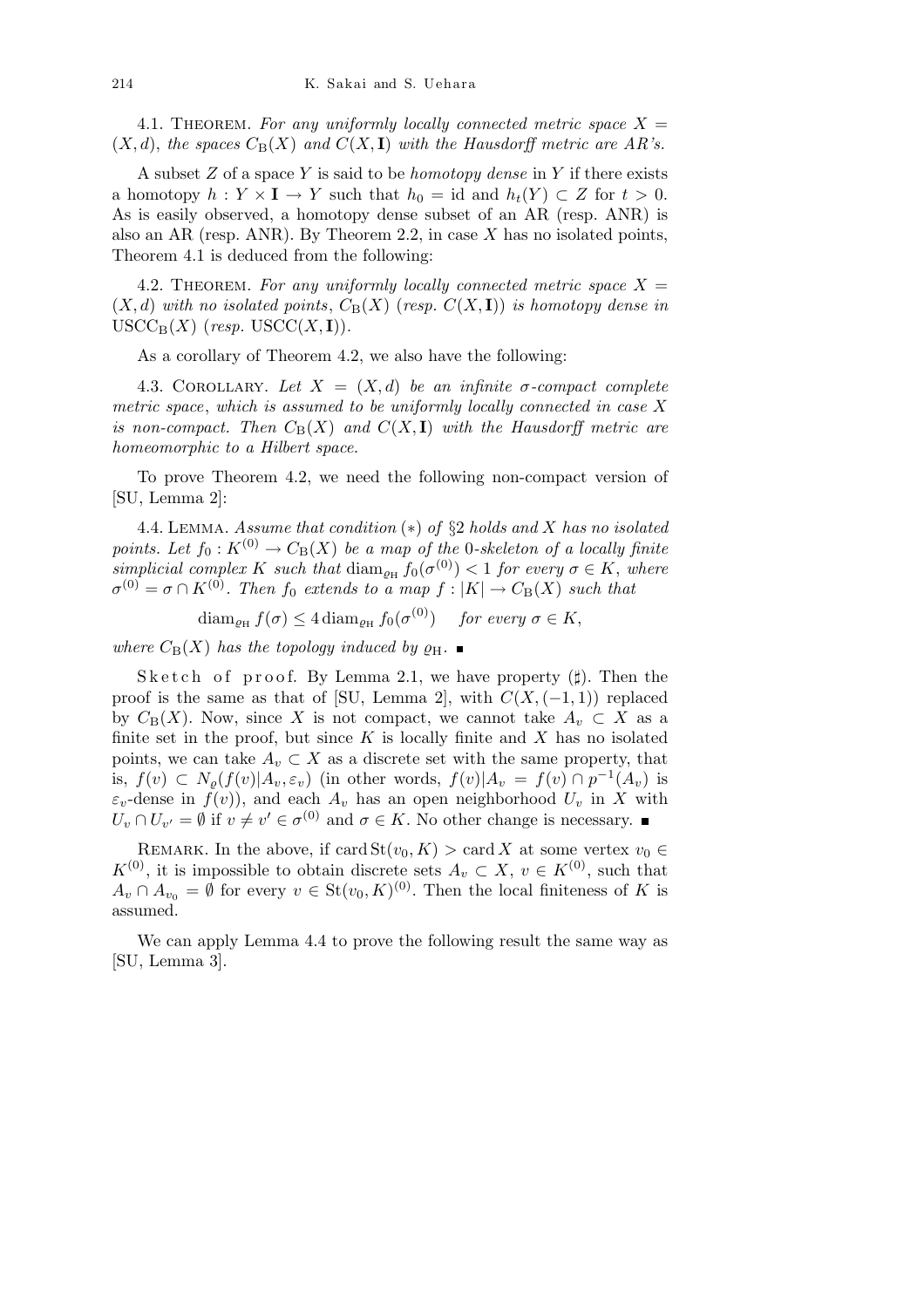4.5. LEMMA. Let  $X = (X, d)$  be a uniformly locally connected metric *space with no isolated points and*  $f: Y \to \text{USCC}_B(X)$  *a map of a separable metrizable space Y*. Then there exists a homotopy  $h: Y \times I \rightarrow \text{USCC}_{B}(X)$ *such that*  $h_0 = f$  *and*  $h_t(Y) \subset C_B(X)$  *for*  $t > 0$ *.* 

P r o o f. By replacing the metric *d* by  $d_c$ , we can assume condition (\*) of  $§$ 2. For each *n* ∈ N, let  $U_n$  be an open cover of USCC<sub>B</sub>(*X*) with mesh<sub>*o*H</sub>  $U_n$  <  $(n+1)^{-1}$ . Since *Y* is separable metrizable, the open cover  $f^{-1}(\mathcal{U}_n)$  of *Y* has a countable star-finite open refinement  $V_n$ , whence the nerve of  $V_n$  is locally finite. We define

$$
\mathcal{W}_1 = \{ U \times (2^{-1}, 1] \mid U \in \mathcal{U}_1 \},
$$
  
\n
$$
\mathcal{W}_n = \{ U \times ((n+1)^{-1}, (n-1)^{-1}) \mid U \in \mathcal{U}_n \} \text{ for } n > 1.
$$

Thus we have a star-finite open cover  $W =$  $m \in \mathbb{N}$  *W*<sub>n</sub> of *Y* × (0, 1]. Let *K* be the nerve of *W* and  $g: Y \times (0,1] \rightarrow |K|$  a canonical map, that is, each  $g(y, t)$  is contained in the simplex spanned by all vertices  $W \in \mathcal{W}$  containing  $(y, t)$ . Then *K* is locally finite. For each  $n \in \mathbb{N}$ , let  $K_n$  be the nerve of  $W_n \cup W_{n+1}$ . Then each  $K_n$  is a subcomplex of *K* and  $K = \bigcup_{n \in \mathbb{N}} K_n$ . Note that  $K^{(0)} = \bigcup_{n \in \mathbb{N}} \mathcal{W}_n$ . For each  $W \in \mathcal{W}_n$ , since  $\text{pr}_Y(W) \in \mathcal{V}_n \prec f^{-1}(\mathcal{U}_n)$ , we can choose  $\pi(W) \in \mathcal{U}_n$  so that  $f \text{pr}_Y(W) \subset \pi(W)$ .

Since  $C_B(X)$  is dense in  $USCC_B(X)$  by Theorem 1.5, we can also choose  $k_0(W) \in \pi(W) \cap C_{\text{B}}(X)$ , whence  $\varrho_{\text{H}}(k_0(W), f(y)) \leq \text{mesh}_{\varrho_{\text{H}}} \mathcal{U}_n < (n+1)^{-1}$ for any  $y \in \text{pr}_Y(W)$ . Thus we have a map  $k_0: K^{(0)} \to C_B(X)$  such that  $\varrho_H(k_0(W), f(y)) < (n+1)^{-1}$  for any  $W \in K_n^{(0)} = \mathcal{W}_n$  and  $y \in \text{pr}_Y(W)$ , hence  $\text{diam}_{\rho_H} k_0(\sigma^{(0)}) < 2(n+1)^{-1}$  for each  $\sigma \in K_n$ . By using Lemma 4.4, we can extend  $k_0$  to a map  $k: |K| \to C_B(X)$  such that  $\text{diam}_{\rho_H} k(\sigma)$  $4 \operatorname{diam}_{\varrho_H} k_0(\sigma^{(0)})$ . Thus we obtain the map

$$
kg: Y \times (0,1] \to C_{\mathcal{B}}(X) \subset \text{USCC}_{\mathcal{B}}(X).
$$

For each  $(y, t) \in Y \times (0, 1]$ , choose  $n \in \mathbb{N}$  and  $W \in \mathcal{W}_n$  so that  $(n+1)^{-1} <$  $t \leq n^{-1}$  and  $(y, t) \in W$ . Then there is  $\sigma \in K_n$  such that  $g(y, t) \in \sigma$  and  $W \in$  $\sigma^{(0)}$ . Since  $k(W)$ ,  $kg(y, t) \in k(\sigma)$  and  $\text{diam}_{\rho_H} k(\sigma) < 4 \text{diam}_{\rho_H} k(\sigma^{(0)})$  $8(n+1)^{-1}$ , it follows that

$$
\varrho_H(kg(y,t), f(y)) \le \varrho_H(kg(y,t), k(W)) + \varrho_H(k(W), f(y)) \n< 8(n+1)^{-1} + (n+1)^{-1} = 9(n+1)^{-1} < 9t.
$$

Then *kg* can be extended to the desired homotopy *h* by  $h_0 = f$ .

REMARK. In the above lemma, the separability of Y is necessary because the local finiteness of K is assumed in Lemma 4.4. Note that  $USCC<sub>B</sub>(X)$  is non-separable.

A subset *Z ⊂ Y* is called *locally homotopy negligible* in *Y* if every neighborhood *U* of each point  $x \in X$  contains a neighborhood *V* of *x* such that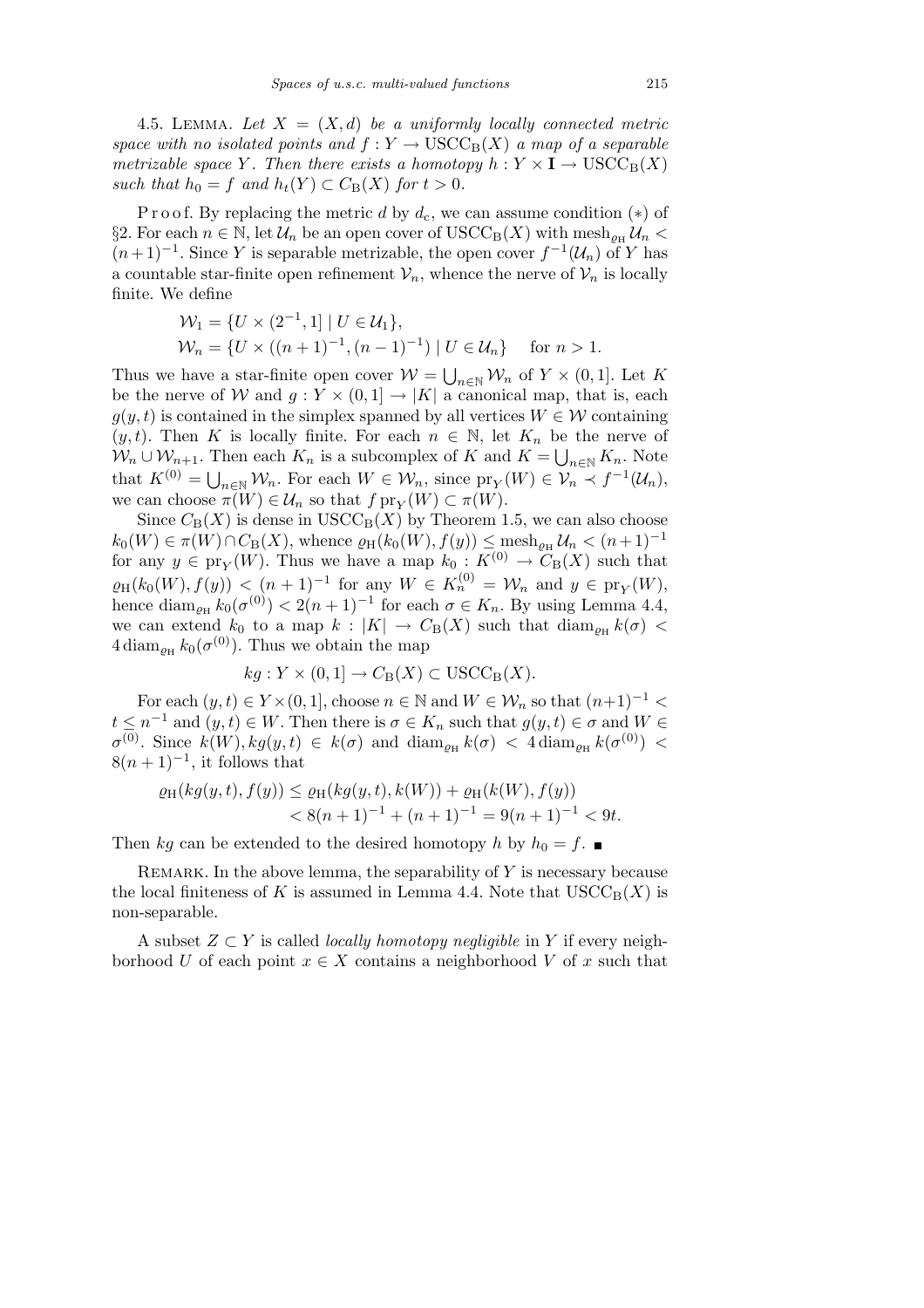each map  $f : (I^n, \partial I^n) \to (V, V \setminus Z), n \in \mathbb{N}$ , is homotopic in  $(U, U \setminus Z)$  to a map *g* with  $g(I^n) \subset U \setminus Z$  (cf. [To<sub>1</sub>]). By using Lemma 4.5, it is easy to prove the following:

4.6. COROLLARY. For any uniformly locally connected metric space  $X =$  $(X, d)$  *with no isolated points*,  $USCC_B(X) \setminus C_B(X)$  *is locally homotopy negligible in*  $USCC_B(X)$ .

*Proof of Theorem 4.2.* Since  $USCC_B(X)$  is an AR by Theorem 2.2, according to  $[T<sub>01</sub>, Theorem 2.4]$ , Corollary 4.6 implies that  $C_B(X)$  is homotopy dense in  $USCC_B(X)$ .

By small adjustments, we can see that Lemmas 4.4 and 4.5 are valid for USCC(*X,* **I**). It follows that  $C(X, I)$  is homotopy dense in USCC(*X,* **I**) for any uniformly locally connected metric space  $X = (X, d)$  with no isolated points.

*Proof of Theorem 4.1.* Let  $X_0$  be the set of all isolated points of X. Since *X* is uniformly locally connected, there is  $\delta > 0$  such that  $d(a, X \setminus \{a\}) > \delta$ for every  $a \in X_0$ . It is easy to see that

$$
C_{\mathcal{B}}(X) \approx C_{\mathcal{B}}(X_0) \times C_{\mathcal{B}}(X \setminus X_0),
$$

where the topology of each space is induced by the Hausdorff metric  $\rho_H$ . By Theorems 2.2 and 4.2,  $C_B(X \setminus X_0)$  with the Hausdorff metric is an AR. On the other hand,  $C_B(X_0)$  with the Hausdorff metric is also an AR because the Hausdorff metric on  $C_B(X_0)$  induces the same topology as the sup-norm. Therefore,  $C_B(X)$  with the Hausdorff metric is an AR. Moreover,  $C(X, I)$ with the Hausdorff metric is also an AR because it is a retract of  $C_B(X)$ with the Hausdorff metric.  $\blacksquare$ 

*Proof of Corollary 4.3*. In case *X* is compact and infinite, the Hausdorff metric induces the same topology as the sup-metric. The separable Banach space  $C(X) = C_B(X)$  is homeomorphic to the separable Hilbert space  $\ell_2$  [BP, Ch. VI, Theorem 5.1]. The space  $C(X, I)$  is homeomorphic to the closed unit ball  $C(X, [-1, 1])$  of  $C(X)$ , hence  $C(X, I) \approx \ell_2$  [BP, Ch. VI, Theorem 5.1].

If *X* is non-compact, then as in Theorem 4.1, the corollary reduces to the case where *X* has no isolated points. It then suffices to show that  $\text{USCC}_{\text{B}}(X) \backslash C_{\text{B}}(X)$  is an  $F_{\sigma}$ -set in  $\text{USCC}_{\text{B}}(X)$ . In fact,  $\text{USCC}_{\text{B}}(X) \backslash C_{\text{B}}(X)$ would be a  $Z_{\sigma}$ -set in USCC<sub>B</sub>(*X*) by Theorem 4.2, hence USCC<sub>B</sub>(*X*)  $\approx$  $C_{\text{B}}(X)$  by [Cu, Corollary 1]. Moreover, since  $USCC(X, I) \setminus C(X, I)$  would also be an  $F_{\sigma}$ -set in USCC(*X,* **I**), it would similarly follow that USCC(*X,* **I**)  $\approx$  $C(X, I)$ .

Since *X* is  $\sigma$ -compact, *X* has compact subsets  $X_1 \subset X_2 \subset \ldots$  with  $X = \bigcup_{n \in \mathbb{N}} X_n$ . For each  $n \in \mathbb{N}$ , let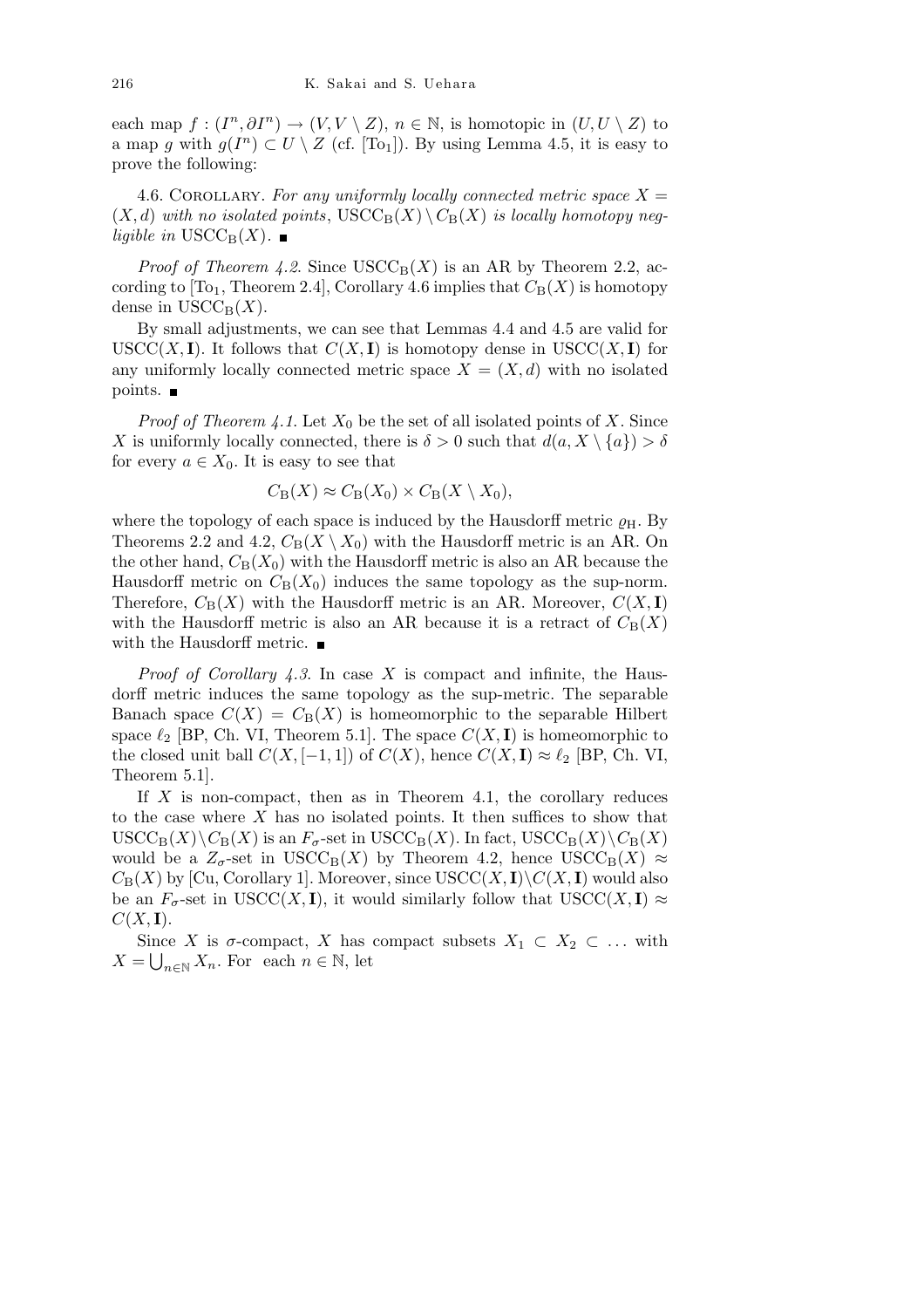$$
F_n = \{ \varphi \in \text{USCC}_B(X) \mid \text{there is } x \in X_n \text{ such that } \text{diam } \varphi(x) \geq 1/n \}.
$$

Then  $USCC_B(X) \setminus C_B(X) = \bigcup_{n \in \mathbb{N}} F_n$ . To see that each  $F_n$  is closed in USCC<sub>B</sub>(*X*), let  $\varphi_i \in F_n$ ,  $i \in \mathbb{N}$ , and assume  $\varphi_i \to \varphi \in \text{USCC}_B(X)$  as *i* → ∞. Then all  $\varphi_i$  and  $\varphi$  are contained in some  $X \times [-r, r]$ . For each  $i \in \mathbb{N}$ , there is  $x_i \in X_n$  such that diam  $\varphi(x_i) \geq 1/n$ , whence there are  $s_i, t_i \in \varphi(x_i)$  with  $t_i - s_i \geq 1/n$ . Since  $X_n$  and  $[-r, r]$  are compact, we may assume that  $x_i \to x$  in  $X_n$ ,  $s_i \to s$  and  $t_i \to t$  in  $[-r, r]$ . Then  $t - s \geq 1/n$ and  $s, t \in \varphi(x)$ . Thus we have diam  $\varphi(x) \geq 1/n$ , hence  $\varphi \in F_n$ . Therefore,  $USCC_{\text{B}}(X) \setminus C_{\text{B}}(X)$  is an  $F_{\sigma}$ -set in  $USCC_{\text{B}}(X)$ .

Let  $C_{\text{B}}^{\text{U}}(X)$  be the subspace of the Banach space  $C_{\text{B}}(X)$  consisting of the uniformly continuous functions, and  $C_{\text{L}}^{\text{U}}(X, \mathbf{I}) = C(X, \mathbf{I}) \cap C_{\text{B}}^{\text{U}}(X)$ . In case *X* is compact,  $C_{\text{B}}^{\text{U}}(X) = C(X)$  and  $C^{\text{U}}(X, I) = C(X, I)$ . As just seen, the Banach space  $C_B(X)$  is not a subspace of  $\operatorname{USCC}_B(X)$ , but  $C_B^U(X)$  can be regarded as a subspace of  $USCC_B(X)$ , that is, we have

4.7. PROPOSITION. *The topology of*  $C^{\text{U}}_{\text{B}}(X)$  *induced by the sup-norm*  $\|\cdot\|$ *coincides with the one induced by the Hausdorff metric*  $\rho_H$ .

P r o o f. Let  $f \in C^{\mathbf{U}}_{\mathbf{B}}(X)$ . By the uniform continuity of  $f$ , for each  $\varepsilon > 0$ , there exists  $\delta > 0$  such that  $d(x, y) < \delta$  implies  $|f(x) - f(y)| < \varepsilon/2$ . Let  $g \in C_{\mathcal{B}}(X)$  be such that  $\varrho_{\mathcal{H}}(f,g) < \min\{\varepsilon/2,\delta\}$ . For each  $x \in X$ , since  $\varrho((x, g(x)), f) < \min\{\varepsilon/2, \delta\}$ , we can choose  $y \in X$  so that

 $\rho((x, g(x)), (y, f(y))) = \max\{d(x, y), |g(x) - f(y)|\} < \min\{\varepsilon/2, \delta\}.$ Since  $d(x, y) < \delta$ , we have  $|f(x) - f(y)| < \varepsilon/2$ . Hence,

$$
|f(x) - g(x)| \le |f(x) - f(y)| + |f(y) - g(x)| < \frac{1}{2}\varepsilon + \frac{1}{2}\varepsilon = \varepsilon.
$$

Therefore,  $||f - g|| < \varepsilon$ . Conversely, if  $||f - g|| < \varepsilon$  then

$$
\varrho_{\mathrm{H}}(f,g) = \max \{ \sup_{x \in X} \varrho((x,f(x)),g), \sup_{x \in X} \varrho((x,g(x)),f) \}
$$
  

$$
\leq \sup_{x \in X} |f(x) - g(x)| = ||f - g|| < \varepsilon. \blacksquare
$$

Comparing with the result of the previous paper [SU], one may want to replace  $C(X, I)$  and  $C_B(X)$  in Theorem 1.5 (or Corollary 1.6) by  $C^U(X, I)$ and  $C_{\text{B}}^{\text{U}}(X)$ , respectively, since the latter are subspaces of  $\text{USCC}(X, \mathbf{I})$  and  $USCC_{\text{B}}(X)$ , respectively. However,  $C^{\text{U}}(X, \mathbf{I})$  is not dense in  $USCC(X, \mathbf{I})$ even if X is locally connected and has no isolated point. In fact, let  $X =$  $n \in \mathbb{N}[n-n^{-1}, n] \subset \mathbb{R}$  and define  $f \in C(X, I) \subset \text{USCC}(X, I)$  by  $f(n-t) = nt$ if  $0 \le t \le n^{-1}$ . Then no  $g \in C(X, I)$  with  $\varrho_H(f, g) < 1/4$  is uniformly continuous because  $1/4$ ,  $3/4 \in g([n - n^{-1}, n])$  for all  $n \in \mathbb{N}$ . As another example, let  $X = \mathbb{R} \setminus \{0\}$  and define  $f \in C(X, I) \subset \text{USCC}(X, I)$  by  $f(x) = 0$ for  $x < 0$  and  $f(x) = 1$  for  $x > 0$ . Then no  $g \in C(X, I)$  with  $\varrho_H(f, g) < 1/4$ is uniformly continuous because  $g(x) < 1/4$  if  $x < 0$  and  $g(x) > 3/4$  if  $x > 0$ .